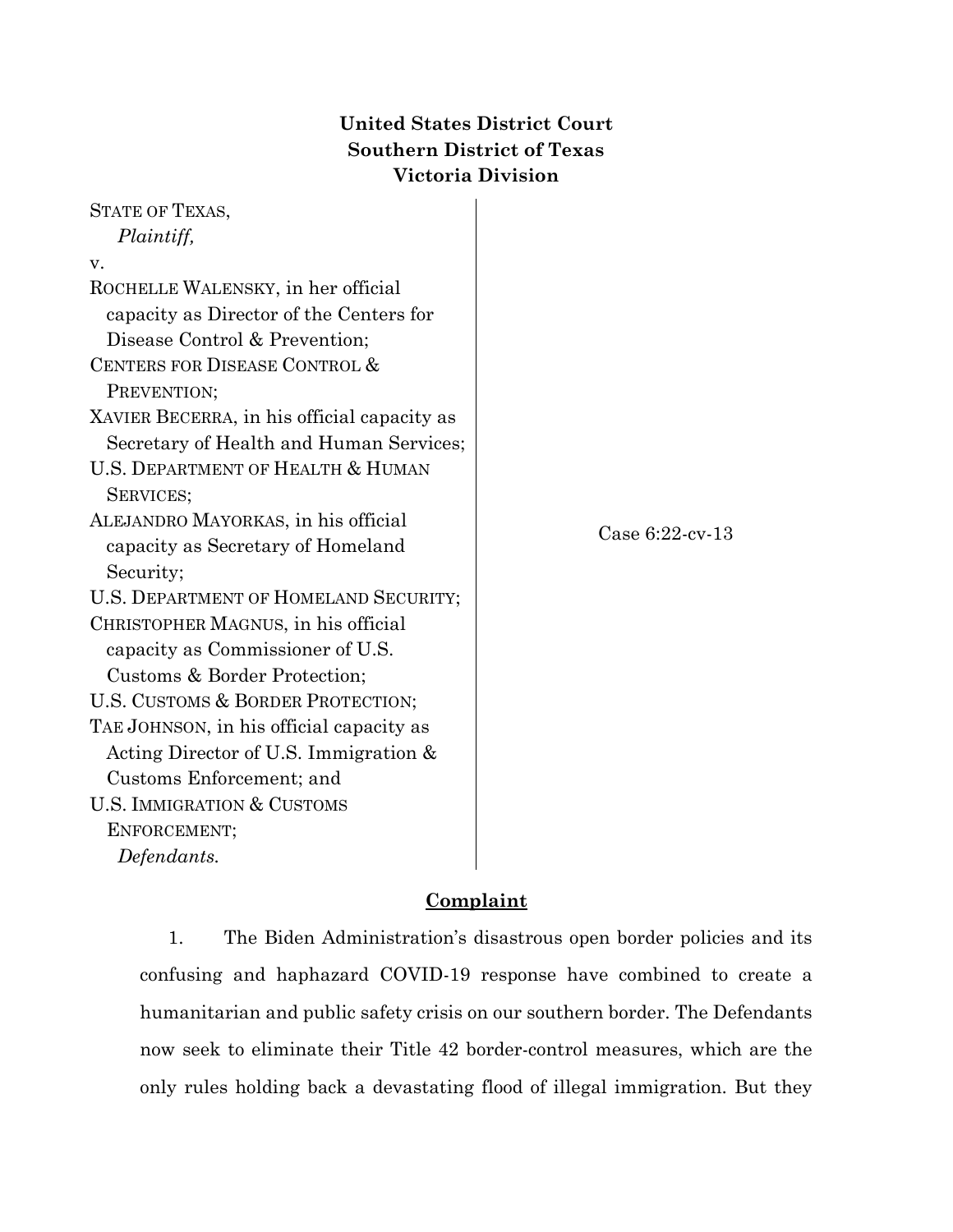failed to follow the Administrative Procedure Act in attempting this destructive rescission of Title 42. Without justification or concern for Texans, the Defendants unlawfully disregarded the APA's notice-and-comment requirements, refused to consider numerous factors of crucial importance to their rulemaking, and laid bare the incoherence of their decision-making. The State of Texas respectfully requests preliminary and permanent injunctive relief to block Defendants' termination of Title 42.

# **Parties**

## **A. Plaintiff.**

2. Plaintiff State of Texas is a sovereign State of the United States of America. It spends significant amounts of money providing services to illegal aliens. Those services include education services and healthcare, as well as many other social services broadly available in Texas. Federal law requires Texas to include illegal aliens in some of these programs. As the number of illegal aliens in Texas increases, the number of illegal aliens receiving such services likewise increases.

3. The Emergency Medicaid program provides health coverage for lowincome children, families, seniors, and the disabled. Federal law requires Texas to include illegal aliens in its Emergency Medicaid program. The program costs Texas tens of millions of dollars annually.

4. The Texas Family Violence Program provides emergency shelter and supportive services to victims and their children in Texas. Texas spends more than a million dollars per year on the Texas Family Violence Program for services to illegal aliens.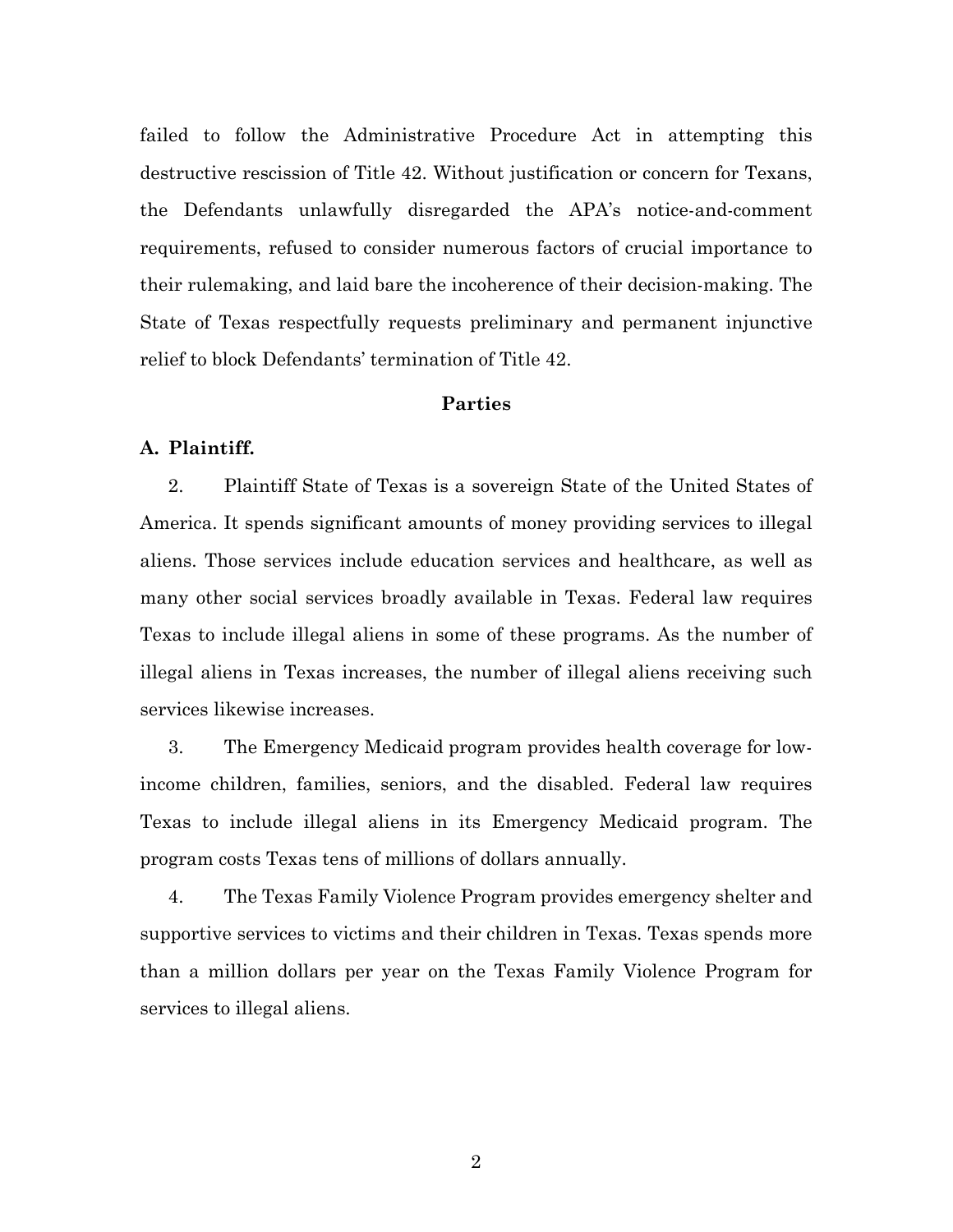5. The Texas's Children's Health Insurance Program offers low-cost health coverage for children from birth through age 18. Texas spends tens of millions of dollars each year on CHIP expenditures for illegal aliens.

6. Further, Texas faces the costs of uncompensated care provided by state public hospital districts to illegal aliens which results in expenditures of hundreds of millions of dollars per year.

7. These harms will only grow over time. As DHS and federal courts have found, incentives matter: reducing the likelihood that an alien will be released into the United States reduces the number of aliens who attempt to enter the United States illegally. *Texas v. Biden*, No. 2:21-cv-67, 2021 WL 3603341, at \*6, \*18–19 (N.D. Tex. Aug. 13, 2021); *cf. Zadvydas v. Davis*, 533 U.S. 678, 713 (2001) (Kennedy, J., dissenting) ("An alien . . . has less incentive to cooperate or to facilitate expeditious removal when he has been released, even on a supervised basis, than does an alien held at an [ICE] detention facility.").

## **B. Defendants.**

8. Defendant Centers for Disease Control and Prevention is a constituent agency of Defendant U.S. Department of Health and Human Services. CDC conducts specified functions under the Public Health Service Act, including exercising authority delegated by HHS.

9. Defendant Rochelle Walensky is the Director of CDC. Texas sues her in her official capacity.

10. Defendant Xavier Becerra is the Secretary of HHS. Texas sues him in his official capacity.

11. Defendant U.S. Department of Homeland Security oversees the Defendants U.S. Customs and Border Protection and U.S. Immigration and

3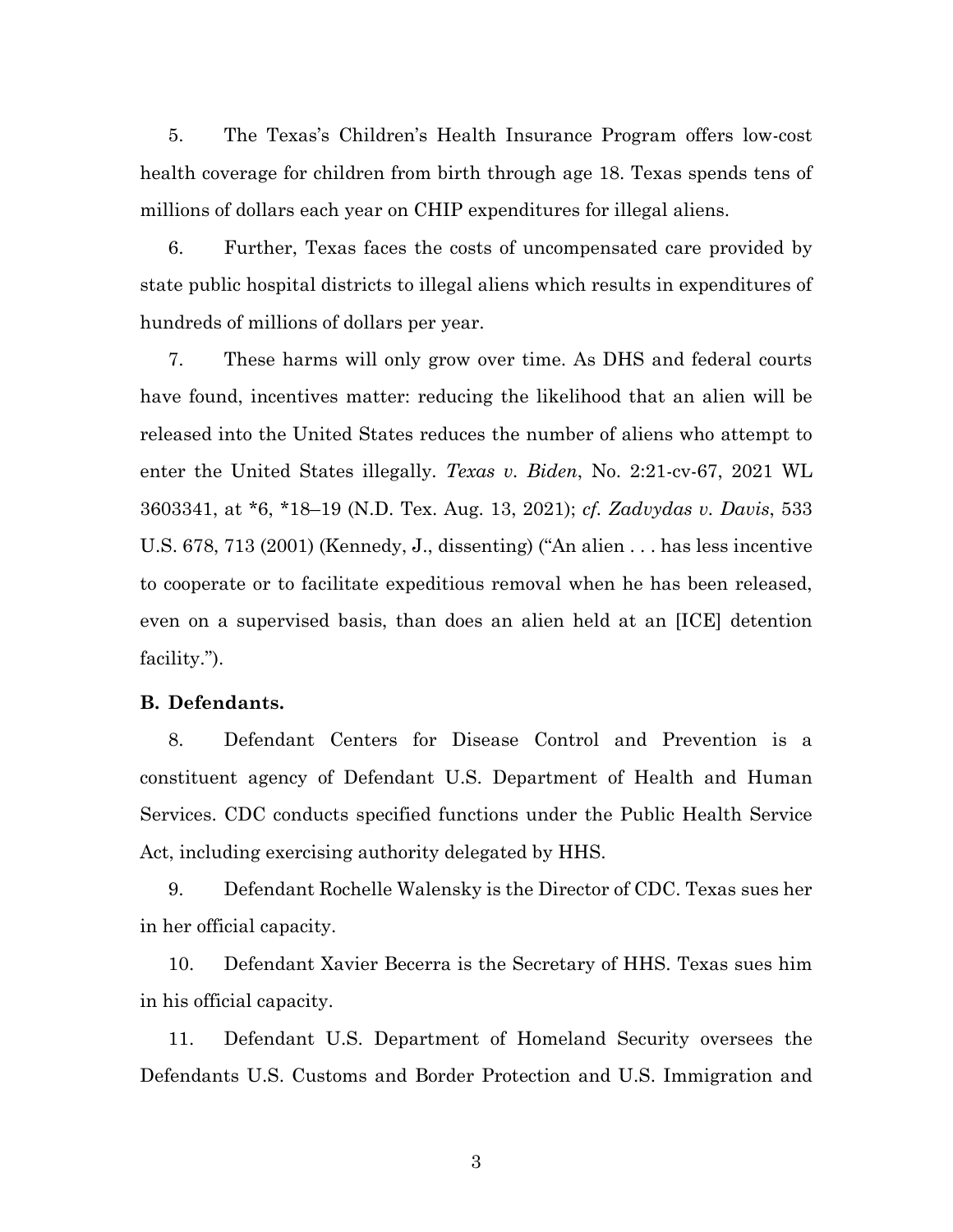Customs Enforcement, which are constituent agencies of DHS. DHS and its constituent agencies enforce the INA, and DHS has a duty to enforce orders issued by the CDC under the Public Health Safety Act and its regulations.

12. Defendant Alejandro Mayorkas is the Secretary of DHS. Texas sues him in his official capacity.

13. Defendant Christopher Magnus is the Commissioner of CBP. Texas sues him in his official capacity.

14. Defendant Tae Johnson is the Acting Director of ICE. Texas sues him in his official capacity.

# **Jurisdiction and Venue**

15. The Court has jurisdiction over this dispute because it arises under the Constitution and laws of the United States. *See* 28 U.S.C. §§ 1331, 1346, 1361; 5 U.S.C. §§ 702–703. It has jurisdiction under 5 U.S.C. §§ 705–706 and 28 U.S.C. §§ 1361 and §§ 2201–2202 to render the declaratory and injunctive relief that Texas requests.

16. This district is a proper venue because the State of Texas resides in this district and a substantial part of the events or omissions giving rise to Texas's claims occurred here. 28 U.S.C. § 1391(e).

#### **Facts**

#### **A. The INA's detention and enforcement requirements.**

#### **1. Detention and enforcement generally.**

17. The Homeland Security Act of 2002, Pub. L. 107-296, 116 Stat. 2135, and the Immigration and Nationality Act, 8 U.S.C. § 1101 *et seq*., charge DHS with enforcing the United States' immigration laws. Under the immigration laws, "several classes of aliens are 'inadmissible' and therefore 'removable.'" *Dept. of Homeland Sec. v. Thuraissigiam*, 140 S. Ct. 1959, 1964 (2020) (citing

4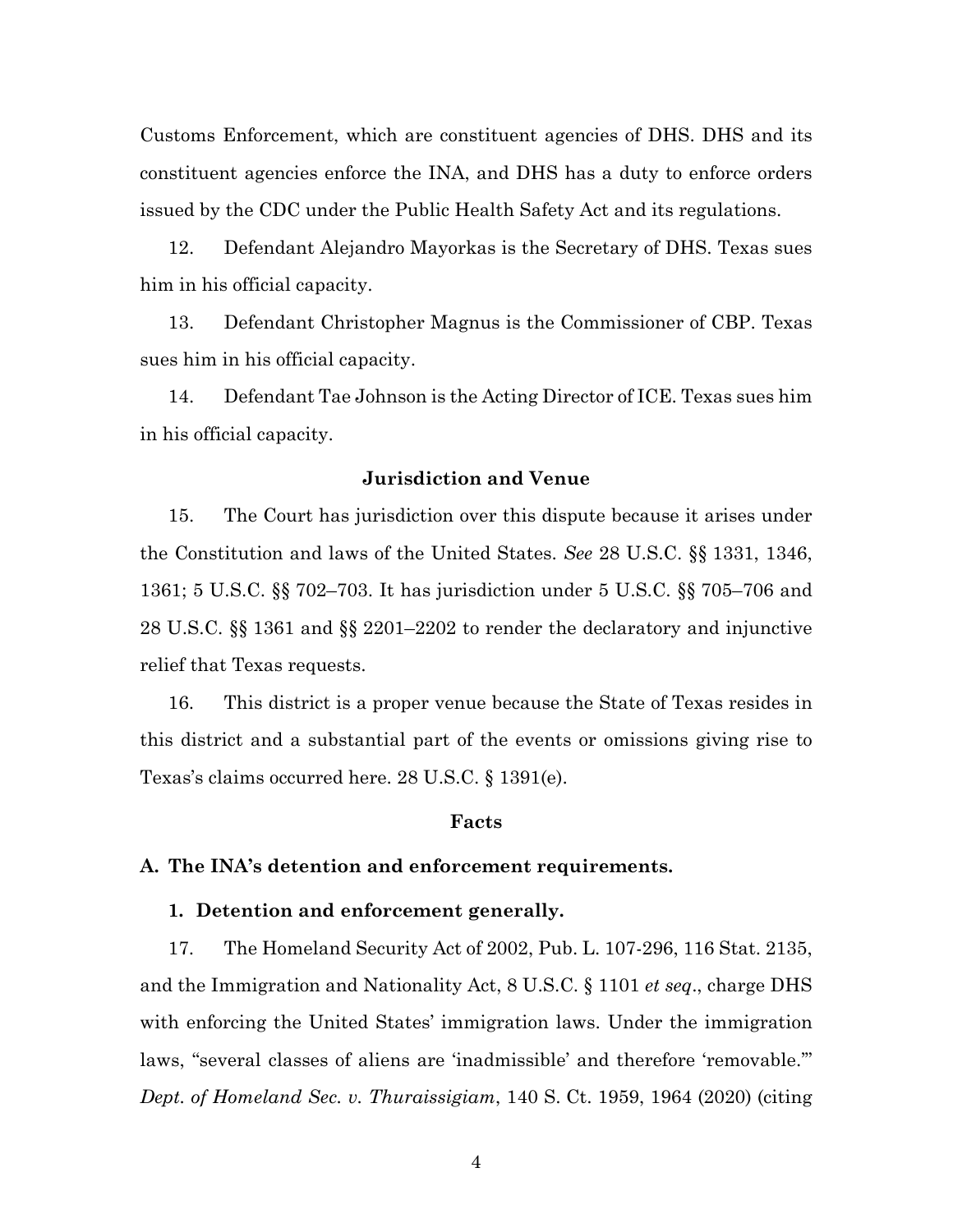8 U.S.C. §§ 1182, 1229a(e)(2)(A)). Among these classes are aliens who lack a valid entry document when they apply for admission. 8 U.S.C. § 1182(a)(7)(A)(i)(l). Applicants for admission include both aliens who arrive in the United States and aliens who are present in the United States without having been lawfully admitted, who are deemed to have applied for admission. 8 U.S.C. § 1225(a)(1).

18. An inadmissible alien may be removed; the standard process involves an evidentiary hearing before an immigration judge at which the alien may present evidence and argue against removal. *Thuraissigiam*, 140 S.Ct. at 1964. However, this process is slow, and while "removal is being litigated, the alien will either be detained, at considerable expense, or allowed to reside in this country, with the attendant risk that he or she may not later be found." *Id.*

19. To address these problems, Congress created more expedited procedures that apply to aliens who are "present in the United States who [have] not been admitted" and to aliens "who arrive[] in the United States (whether or not at a designated port of arrival. . . .)." 8 U.S.C.  $\S 1225(a)(1)$ . These aliens are subject to expedited removal if they (1) are inadmissible because they lack a valid entry document; (2) have not "been continuously physically present in the United States for the two years preceding their inadmissibility determination; and (3) are among those whom the Secretary of Homeland Security has designated for expedited removal. *See id.* § 1225(b)(1)(A). Once an immigration officer determines that such an alien is inadmissible, the alien must be ordered "removed from the United States without further hearing or review." *Id.* § 1225(b)(1)(A)(i).

20. Whether subject to the standard removal process or the expedited process, aliens who intend to claim asylum or who claim a credible fear of persecution are not deportable while that claim is being investigated. *See* 8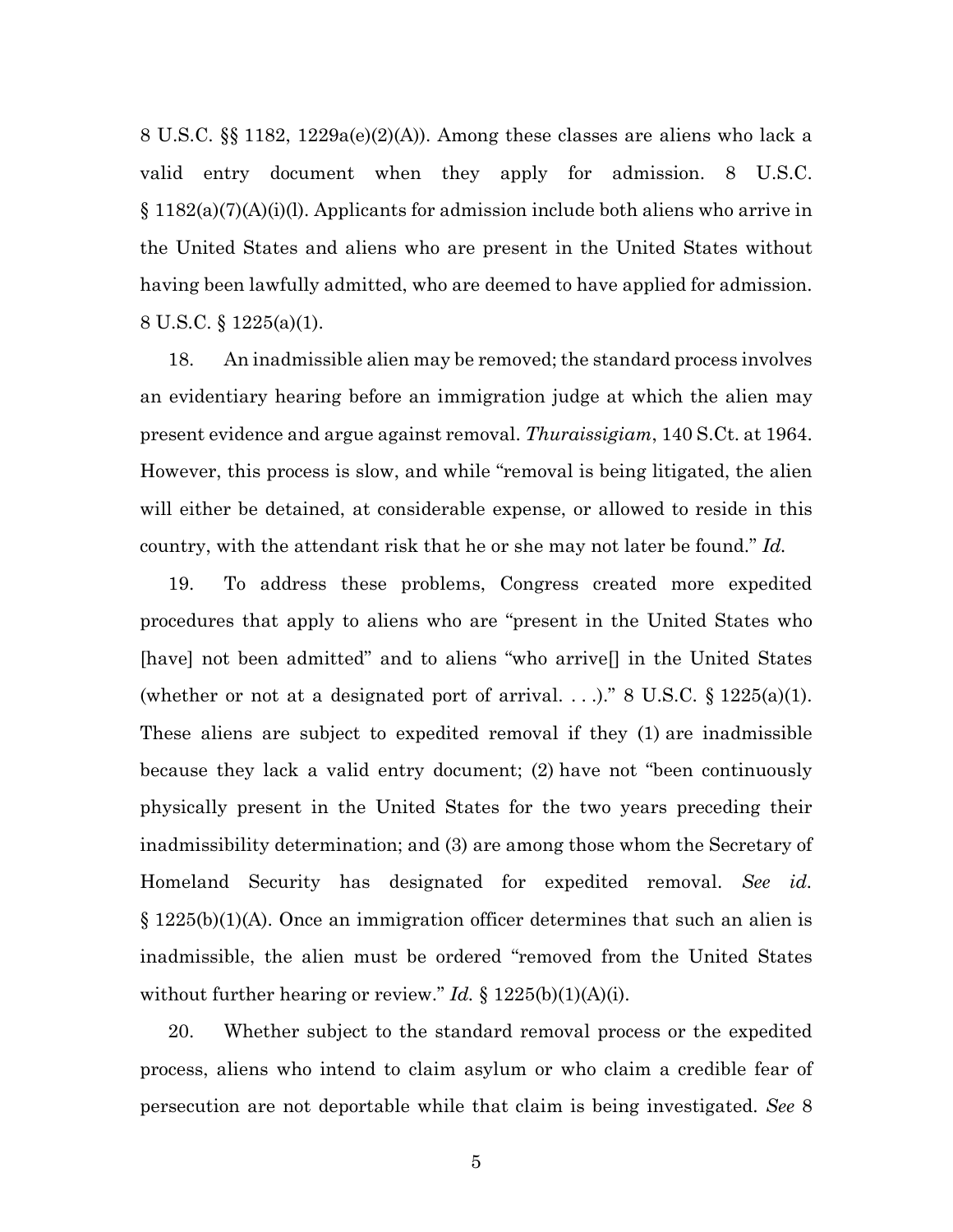U.S.C. §§ 1158, 1225(b)(1). But those aliens must be detained until their entitlement to asylum is determined. *Id.* § 1225(b)(1)(B)(ii), (2)(A); *see Jennings v. Rodriguez*, 138 S. Ct. 830, 844–45 (2018) (citing 8 U.S.C. § 1225(b)(1), (2)). DHS may "for urgent humanitarian reasons or significant public benefit" temporarily parole these aliens, but it may do so "only on a caseby-case basis." 8 U.S.C. § 1182(d)(5)(A).

#### **2. Detention and enforcement to protect public health.**

21. Another class of inadmissible aliens is those who have a "communicable disease of public health significance." 8 U.S.C. § 1182(a)(1)(A)(i). The INA defines a "communicable disease of public health significance" by referring to "regulations prescribed by the Secretary of Health and Human Services." *Id.*

22. There are two circumstances under which aliens must be detained to determine whether they are inadmissible for public-health reasons. First, they must be detained if DHS has reason to believe they are "afflicted with" such a disease. 8 U.S.C. § 1222(a). Second, they must be detained if DHS "has received information showing that any aliens are coming from a country or have embarked at a place" where such a disease is "prevalent or epidemic." *Id.* This detention must enable "immigration officers and medical officers" to conduct "observation and an examination sufficient to determine whether" the aliens are inadmissible. *Id.*

# **B. The COVID-19 pandemic and the federal response.**

23. In the words of the CDC itself, COVID-19 "is a quarantinable communicable disease caused by the SARS-CoV-2 virus." *Order Suspending the Right to Introduce Certain Persons*, 86 Fed. Reg. 42,828, 42,830 (Aug. 5, 2021). Since it emerged in late 2019, "SARS–CoV–2, the virus that causes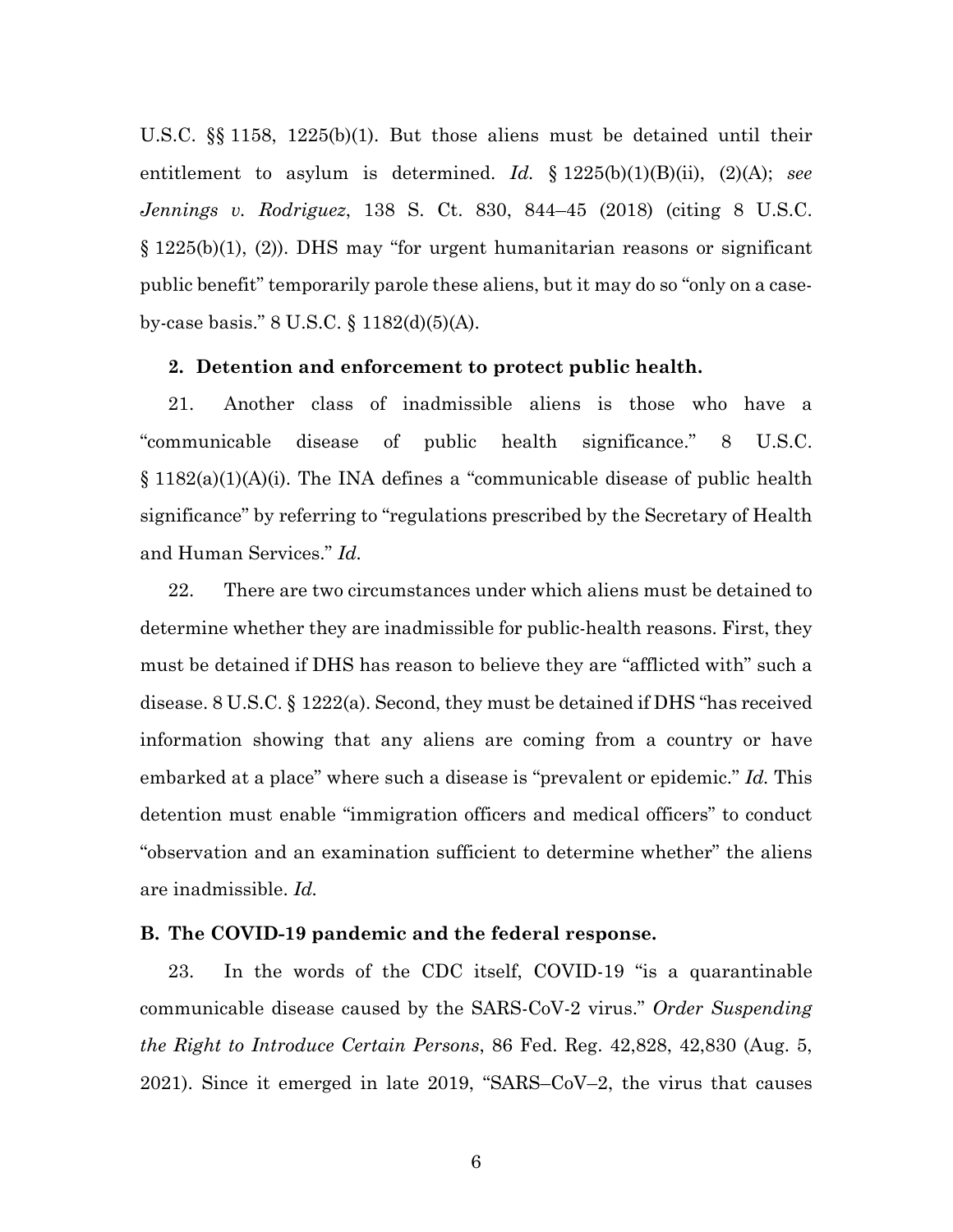COVID–19, has spread throughout the world, resulting in a pandemic." *Id.* Since COVID-19 was first declared a public-health emergency in January 2020, the federal government has implemented a number of COVID–19 mitigation and response measures.

#### **1. The original Title 42 orders.**

24. The Public Service Health Act, Pub. L. 78-410, 58 Stat. 682 (1944), permits CDC's Director to "prohibit, in whole or in part, the introduction of persons and property from such countries or places as he shall designate . . . for such period of time as he may deem necessary." 42 U.S.C. § 265. This power may be employed whenever the Director determines there is "a communicable disease in a foreign country," that "there is a serious danger" that the disease will be introduced to the United States, and that the danger "is so increased by the introduction of persons or property from such country that a suspension of the right to introduce such persons and property is required in the interest of the public health." *Id.* The Director may then issue the prohibition "in accordance with regulations approved by the President." *Id.* Though the Act had been law since 1944, no such regulations were promulgated until 2020.

25. The first Title 42 rule was issued in March 2020 as an interim final rule. *See* 85 Fed. Reg. 16,559 (Mar. 24, 2020). At the same time, the CDC expressly invited "comment on all aspects of this interim final rule, including its likely costs and benefits and the impacts that it is likely to have on the public health, as compared to the current requirements under 42 CFR part 71." *Id.* at 16,559.

26. CDC received 218 comments during the 30-day comment window. The final rule "establishe[d] final regulations under which the Director [of the CDC] may suspend the right to introduce and prohibit, in whole or in part, the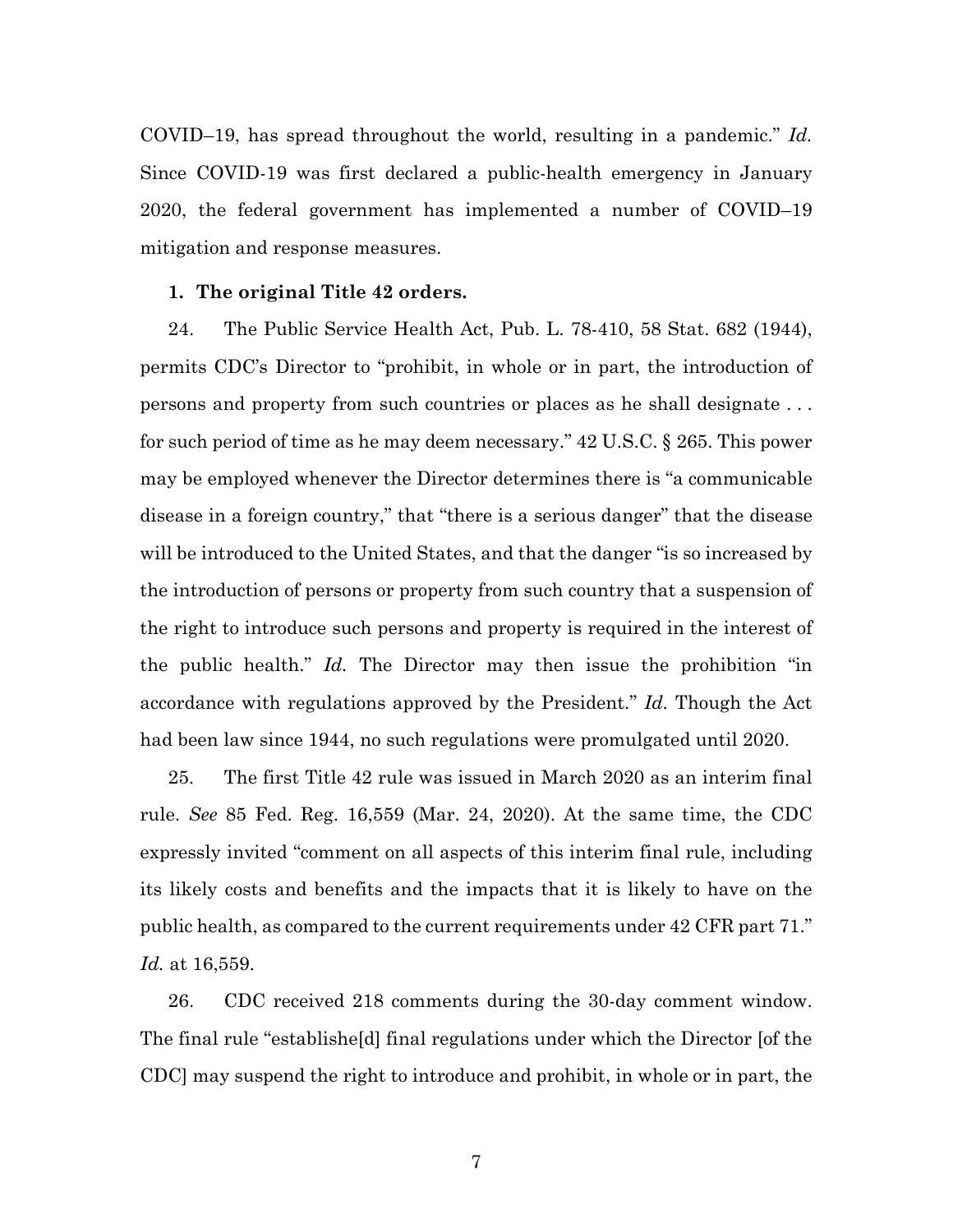introduction of persons into the United States for such period of time as the Director may deem necessary to avert the serious danger of the introduction of a quarantinable communicable disease into the United States." 85 Fed. Reg. 56,424, 56,448 (Sep. 11, 2020) (codified at 42 C.F.R. § 71.40). The day the rule became effective, October 13, 2020, the CDC issued its October Order—its Order Suspending the Right to Introduce Certain Persons From Countries Where a Quarantinable Communicable Disease Exists. 85 Fed. Reg. 65,806– 12 (Oct. 13, 2020).

27. Though issued under the Final Rule, the October Order was the latest in a series of orders issued under the interim final rule.<sup>[1](#page-7-0)</sup> As had the earlier orders, the October Order suspended introducing covered aliens into the United States, a suspension lasting until CDC determined that "the danger of further introduction of COVID-19 into the United States has ceased to be a serious danger to the public health." *Id.* at 65,812. The suspension was based on findings that:

- COVID-19 is a communicable disease that poses a danger to the public health;
- COVID-19 is present in numerous foreign countries, including Canada and Mexico;
- Because COVID-19 is so globally widespread, there is a serious danger that it will be carried into the land ports of entry and Border Patrol stations at or near the United States' borders with Canada and Mexico, and from there into the interior of the country;

<span id="page-7-0"></span><sup>1</sup> The first two of these covered only 30 days each. The third such order required that its propriety be reviewed every 30 days. 85 Fed. Reg. at 17,060 (Mar. 26, 2020); 22,424 (Apr. 22, 2020); 31,503, 31,507–08 (May 26, 2020).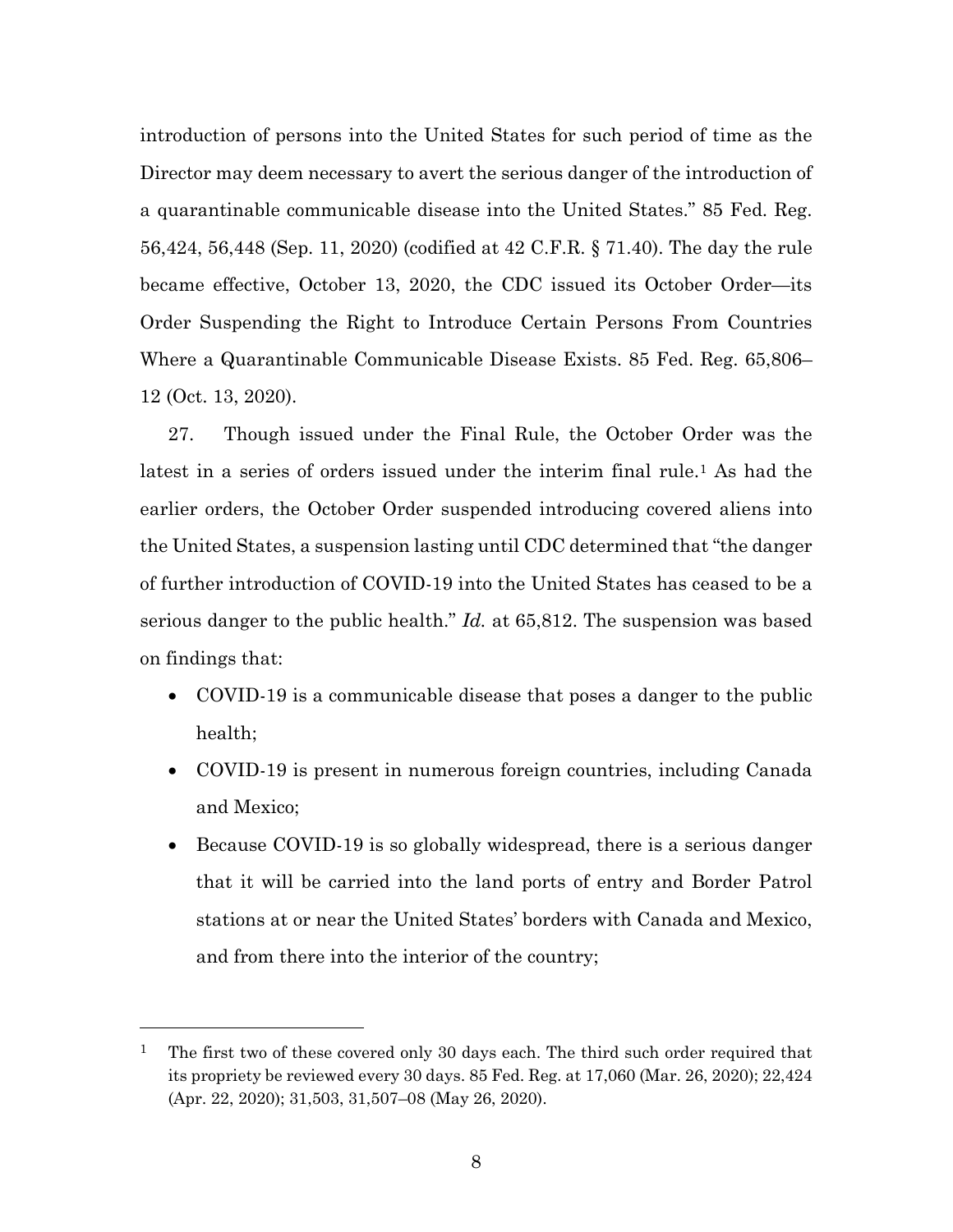- If their entry were not suspended, covered aliens would go through immigration processing at the land ports of entry and Border Patrol stations, which would require many of them (typically aliens who lack valid travel documents and are therefore inadmissible) to be held in the congregate areas of the facilities, in close proximity to one another, for hours or days;
- Holding them in such settings would increase the already serious danger to the public health of the United States; and
- This increased danger rose to the level that it required a temporary suspension of the introduction of covered aliens into the United States.

*Id.* at 65,810.

28. Customs and Coast Guard officers have the duty to "aid in the enforcement of quarantine rules and regulations," 42 U.S.C. § 268, and the Order noted that CDC had requested "that DHS aid in the enforcement [of] this Order because CDC does not have the capability, resources, or personnel needed to do so." *Id.* at 65,812. CDC needed this assistance because its own public health tools were not "viable mechanisms given CDC resource and personnel constraints, the large numbers of covered aliens involved, and the likelihood that covered aliens do not have homes in the United States." *Id.* 

29. The October Order applied to all covered aliens, defined as aliens "seeking to enter the United States . . . who lack proper travel documents," "whose entry is otherwise contrary to law," or "who are apprehended at or near the border seeking to unlawfully enter the United States." *Id.* at 65,807.

30. The October Order noted that expulsions under CDC's prior orders had "reduced the risk of COVID-19 transmission in [ports of entry] and Border Patrol Stations, and thereby reduced risks to DHS personnel and the U.S. health care system." *Id.* at 65,812. It further noted that "[t]he public health

9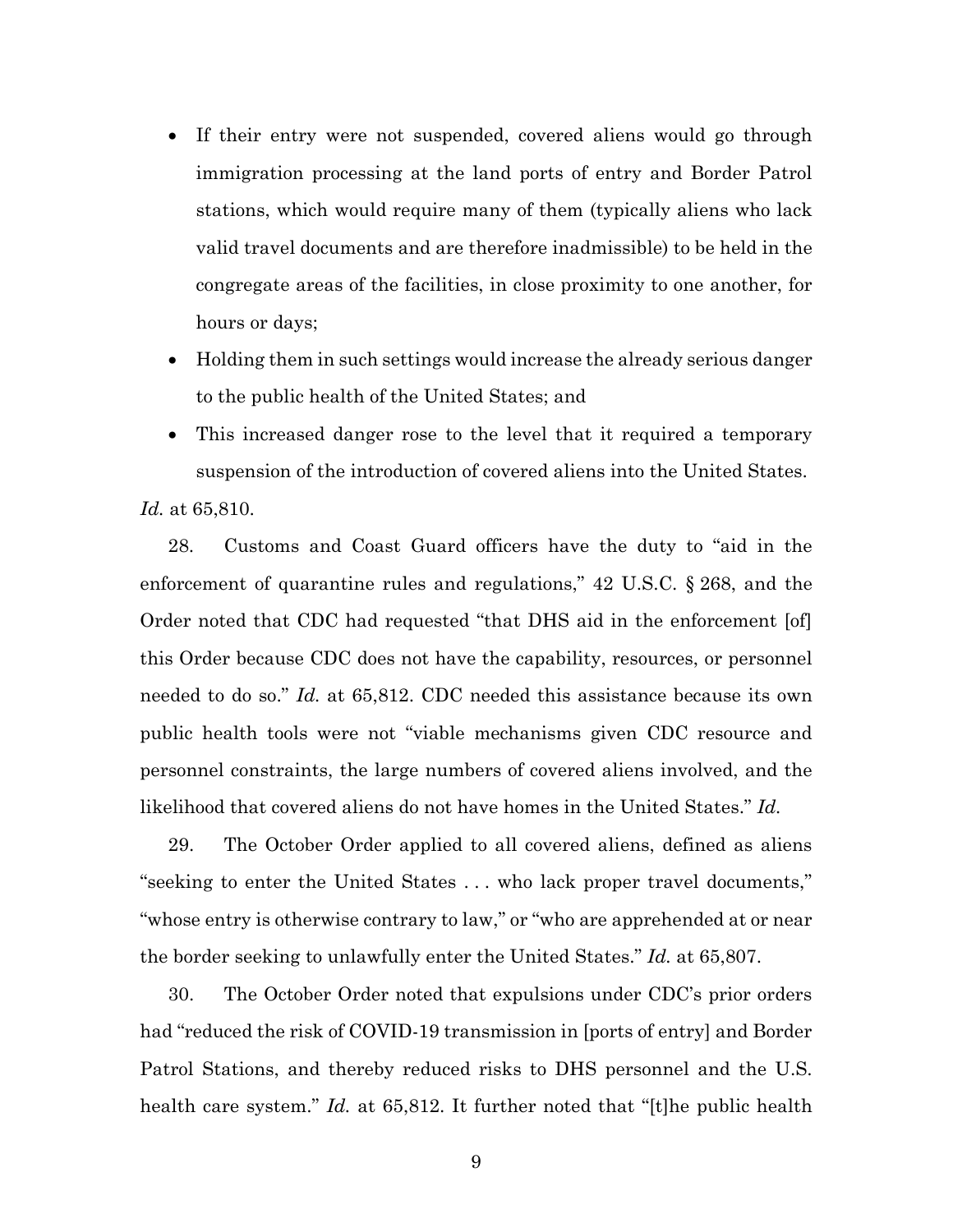risks to the DHS workforce—and the erosion of DHS operational capacity would have been greater" without the initial suspension order. Further, the suspension orders "significantly reduced the population of covered aliens in congregate settings in [ports of entry] and Border Patrol stations, thereby reducing the risk of COVID-19 transmission for DHS personnel and others within these facilities." *Id.* 

31. DHS began using its Title 42 authority to expel aliens in March 2020, and the population of aliens processed under Title 8 (the ordinarily applicable immigration rules) plummeted. Out of more than 253,000 total southwest border encounters under Title 8 in Fiscal Year 2020, fewer than 25,000 occurred in the last six months of that year.[2](#page-9-0) During that same six-month period, nearly 200,000 aliens were rapidly expelled under Title 42.

## **2. Subsequent Title 42 orders.**

32. On August 3, 2021, CDC issued an order largely re-affirming the October Order. *Pub. Health Reassessment & Order Suspending the Right to Introduce Certain Persons*, 86 Fed. Reg. 48,828 (Aug. 5, 2021). The only change of any significance in the August Order was its confirmation of two previous amending orders that had excluded unaccompanied minors from Title 42's purview. *See* 86 Fed. Reg. at 42,837–38. The August Order summarized the contemporary state of the pandemic. It noted that "[c]ongregate settings, particularly detention facilities with limited ability to provide adequate physical distancing and cohorting, have a heightened risk of COVID-19 outbreaks." *Id.* at 42,833. CBP facilities themselves have "[s]pace constraints

<span id="page-9-0"></span><sup>2</sup> The statistics in this complaint are taken from *Sw. Border Land Encounters*, U.S. CUSTOMS AND BORDER PROT., https://www.cbp.gov/newsroom/stats/southwest-landborder-encounters (last visited Apr. 22, 2022).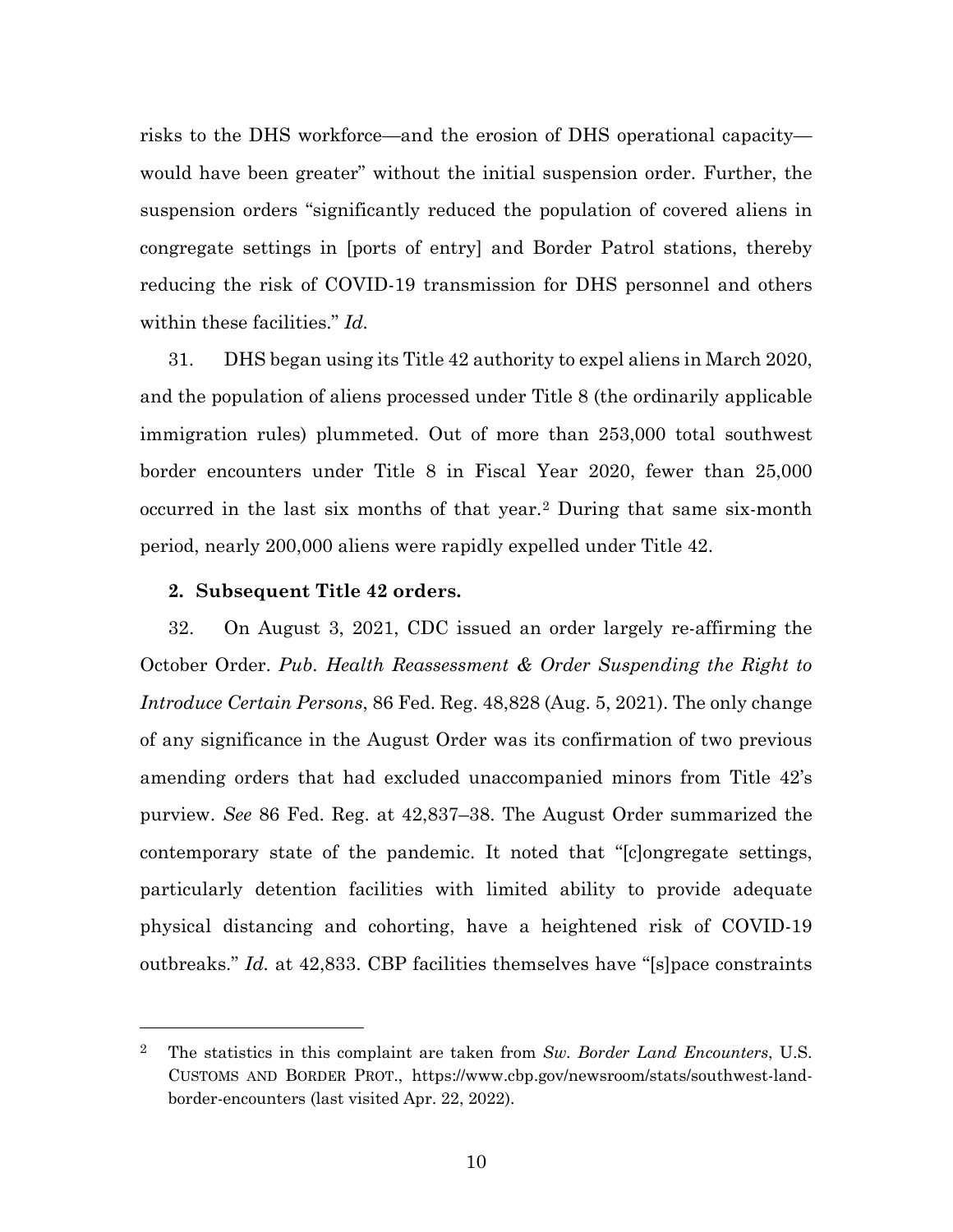[that] preclude implementation of cohorting and consequence management such as quarantine and isolation." *Id.* at 42,837. More, the "[c]ountries of origin for the majority of incoming covered [aliens] ha[d] markedly lower vaccination rates" than did the United States—of the top five originating countries, El Salvador, at 22%, had the highest rate of vaccinated persons; Guatemala and Honduras, the two lowest, had 1.6% and 1.8%, respectively. *Id.* at 42,834 & n.57.

33. The August Order conceded that "the flow of migration directly impacts not only border communities and regions, but also destination communities and healthcare resources of both." *Id.* at 42,835. Indeed, it came only days after the Defendants released more than 1,500 COVID-positive illegal aliens into the city of McAllen, Texas.

34. Since August 2021, Defendants have used their Title 42 authority to expel only half of the illegal border crossers DHS has encountered. The number of aliens encountered at the southwest border between August 2021 through March 2022 totaled nearly 1.46 million, with just over half of those expelled under Title 42. Only 66,289 illegal aliens encountered at the border were removed or returned under Title 8; more than half a million—525,252—were released or paroled into the United States.[3](#page-10-0)

35. On March 4, 2022, in response to a request from Texas, the Northern District of Texas issued a preliminary injunction prohibiting the Defendants from excluding unaccompanied minors from Title 42 "based solely on their

<span id="page-10-0"></span><sup>3</sup> These data are derived from monthly status reports that the government filed in *Texas v. Biden*, No. 2:21-cv-00067, ECF Nos. 106, 112, 115, 119, 124, 129, 133 & 136 (N.D. Tex.). They correspond roughly with the data CBP places online (*see* https:// www.cbp.gov/newsroom/stats/custody-and-transfer-statistics) but are more comprehensive because they also include data from ICE.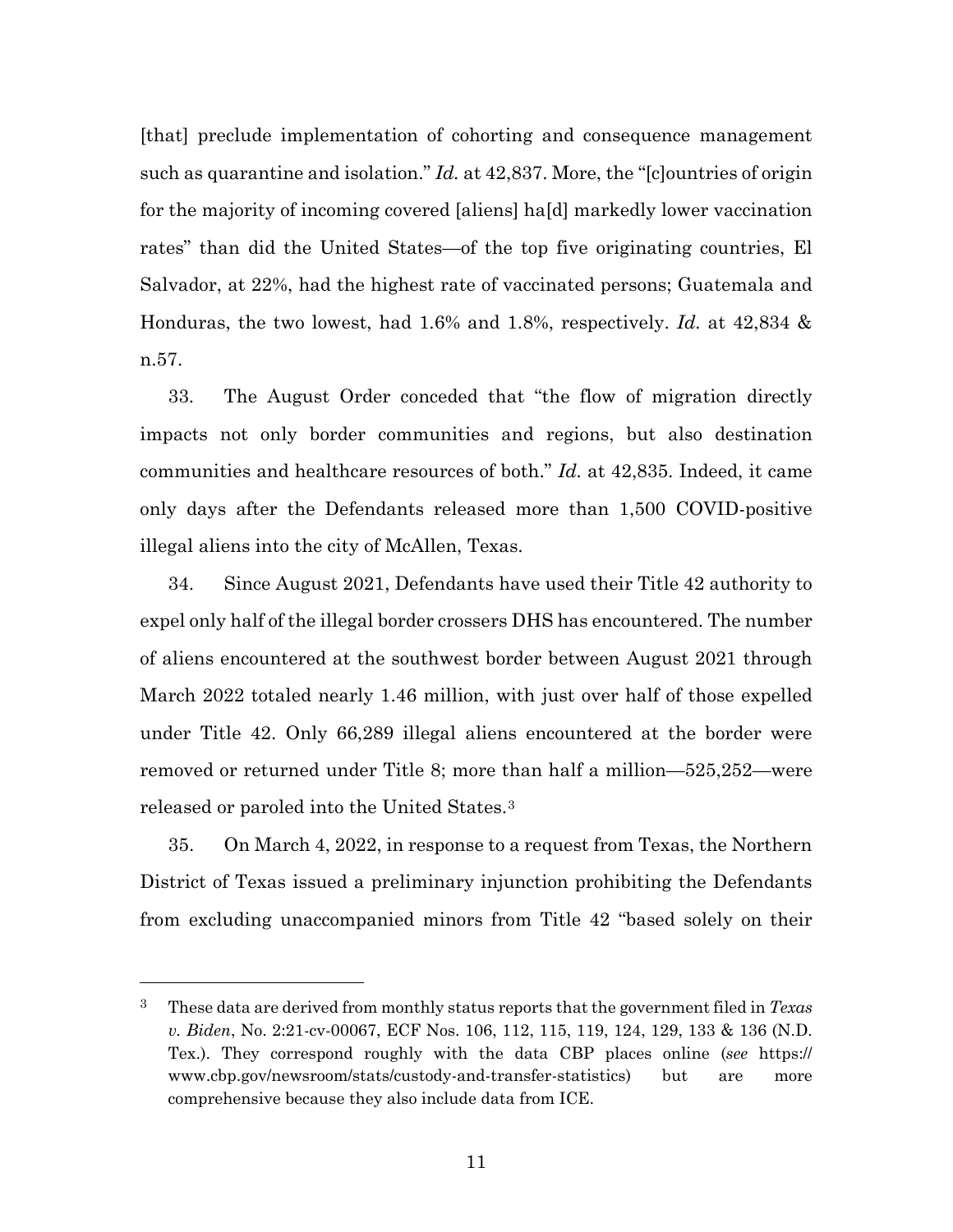status as unaccompanied alien children." *See Texas v. Biden*, No. 4:21-cv-00579, slip op. at 36 (N.D. Tex. Mar. 4, 2022). In response, CDC issued yet another order the next week, stating that applying Title 42 to unaccompanied minors was "not necessary to protect U.S. citizens" and once again terminating Title 42's application to those minors. 87 Fed. Reg. 15,243, 15,245 (Mar. 17, 2022) (signed Mar. 11, 2022). However, as had the August Order, it continued Title 42's application to individuals in family units and single adults. *Id.*

# **C. CDC Terminates Title 42.**

## **1. The Termination Order itself.**

36. On April 1, 2022, Defendant Walensky issued an order terminating Title 42. Exh. A, *Pub. Health Determ. & Order Regarding the Right to Introduce Certain Persons*, 87 Fed. Reg. 19,941 (Apr. 6, 2022) (signed Apr. 1, 2022). According to Walensky, as of April 1, there was "no longer a serious danger that the entry of covered noncitizens . . . into the United States will result in the introduction, transmission, and spread of COVID-19[.]" *Id.* at 19,944. In reaching this conclusion, she purported to consider "migration patterns, sanitation concerns, and any improvement or deterioration of conditions at the U.S. borders." *Id.* at 19,943. While conceding that "the introduction, transmission, and spread of COVID-19 into the United States is likely to continue to some degree," she nonetheless considered the threat that illegal aliens would spread COVID-19 to no longer be "the serious danger to public health that it once [was], given the range of mitigation measures now available." *Id.*

37. Among the factors Walensky identified as having changed, *id.* at 19,949–51, were: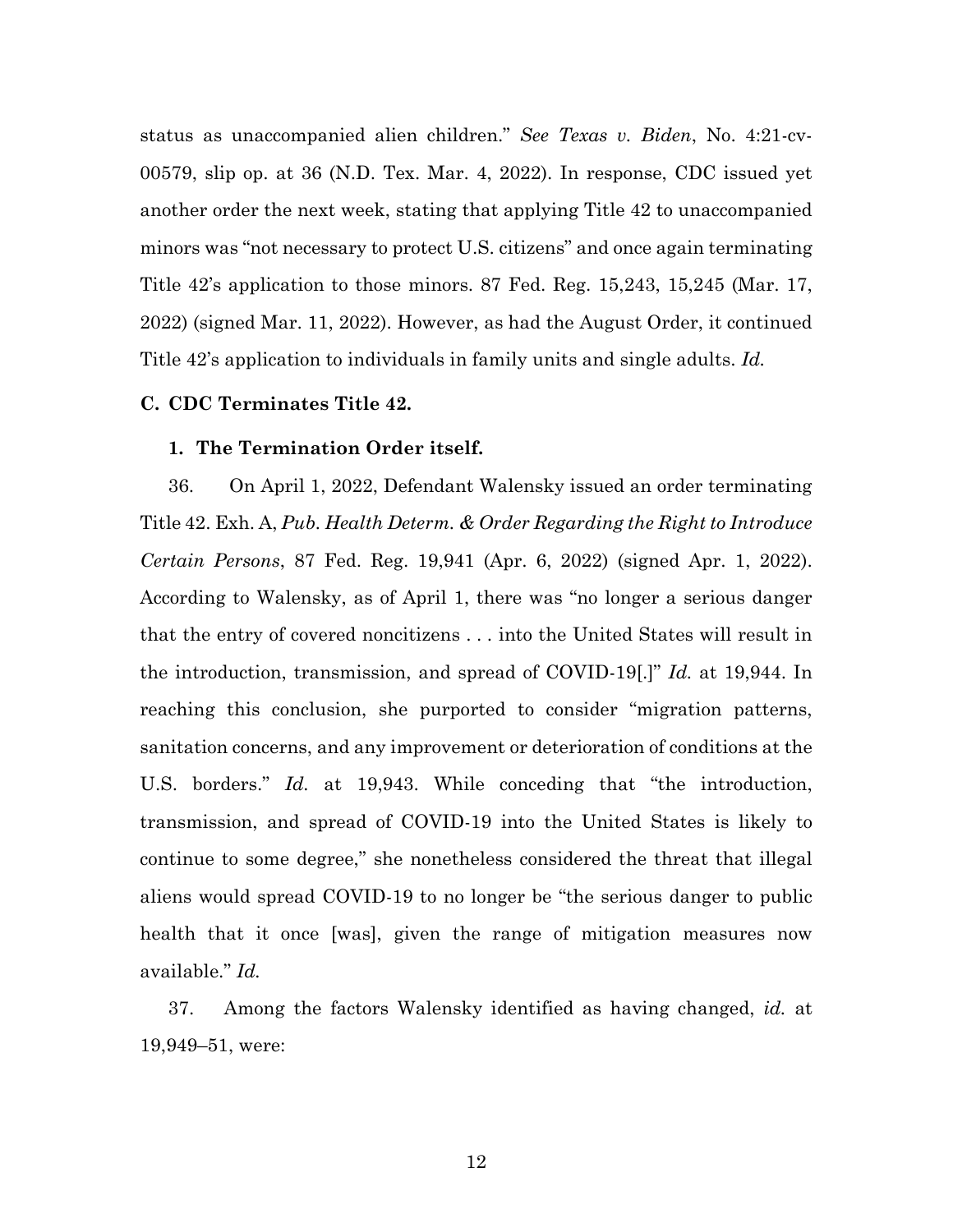- "[W]idely available [testing] in the United States," which "may decrease" the necessity for testing residents in congregate settings[.]" Yet Walensky does not discuss whether the Defendants are capable of testing illegal aliens they encounter for processing. That number totaled more than 221,000 in March 2022—roughly 70,000 more than CBP had estimated would occur, and roughly 40,000 more than CBP predicts would occur in a "medium encounter" scenario once the Title 42 program ends. CBP itself predicts roughly 360,000 to 540,000 encounters per month in a high or very-high scenario. *See* DHS Sw. Border Coordination Ctr., *Sw. Border Strategic Concept of Operations*, at 2–3 (Mar. 28, 2022).
- An increase in the number of persons around the world who are "fully vaccinated with a primary vaccine series[.]" Yet Walensky discusses global numbers rather than numbers in Mexico and the Northern Triangle of Guatemala, El Salvador, and Honduras, from which most illegal aliens come—much less numbers actually observed in illegal aliens themselves. And most countries in the Western Hemisphere have approved one or both of the Sinopharm and Sinovac vaccines; Walensky does not note what proportion of the numbers, either generally or from the most relevant countries, are made up of those largely ineffective vaccines.
- Wider availability of treatments for COVID-19. Yet Walensky does not note that the cost of those treatments for illegal aliens in Texas will be borne by charity-care providers and the State itself through its federally mandated Emergency Medicaid program.
- "DHS mitigation measures," such as DHS facilities' "incorporat[ing] some of the recommended COVID-19 mitigation measures for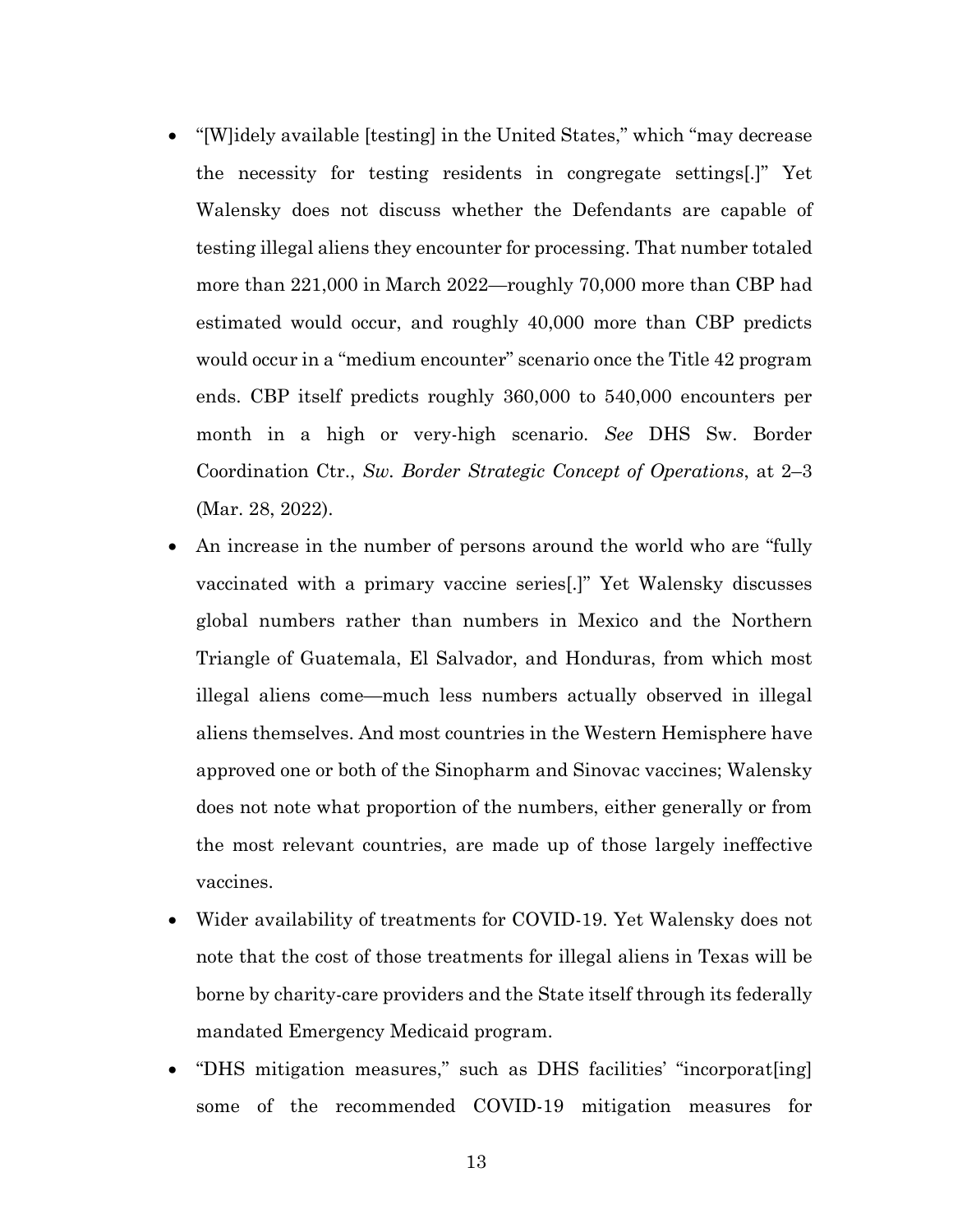congregate settings" and DHS's goal "to provide vaccinations to up to 6,000 migrants a day . . . across the Southwest Border by May 23, 2022." Yet Walensky does not note which mitigation measures DHS has adopted or the effectiveness of those measures. Nor does she note whether DHS is capable of meeting its announced goal, much less whether it could vaccinate the 540,000 illegal aliens CBP predicts may be encountered each month.

38. Even when she must acknowledge the obvious, Walensky does not grapple with it. Walensky recognizes that the Termination Order itself "will lead to an increase in the number of noncitizens being processed in DHS facilities[,] which could result in overcrowding in congregate settings." *Id.* at 19,956. And she acknowledges that DHS's projection of even further increases in encounters, leading to even further crowding in DHS facilities. *Id.* She dodges these concerns by noting that "DHS reports that it is taking steps to plan for such increases" and that delaying the termination until May 23 will "provide DHS with time to scale its vaccination program, as well as ready its operational capacity [and] implement appropriate COVID-19 protocols." *Id.* at 19,955–56. But the Termination Order does not discuss what DHS's plans are, how it will achieve them, and whether its goals are even achievable.

39. There is good reason to believe that DHS's stated goals are illusory. DHS itself has represented that "increasing detention capacity is costly and time-consuming" and would likely require "several months inspecting potential facilities, hiring additional staff, procuring additional supplies, and negotiating contracts with relevant third parties." *See* Defs.' Post-Trial Mem. of Law, *Texas v. United States*, No. 6:21-cv-00016, ECF 223 at 34 (Mar. 18, 2022). And "[f]urther, absent an additional appropriation from Congress, DHS would have to finance this expansion in detention capacity by transferring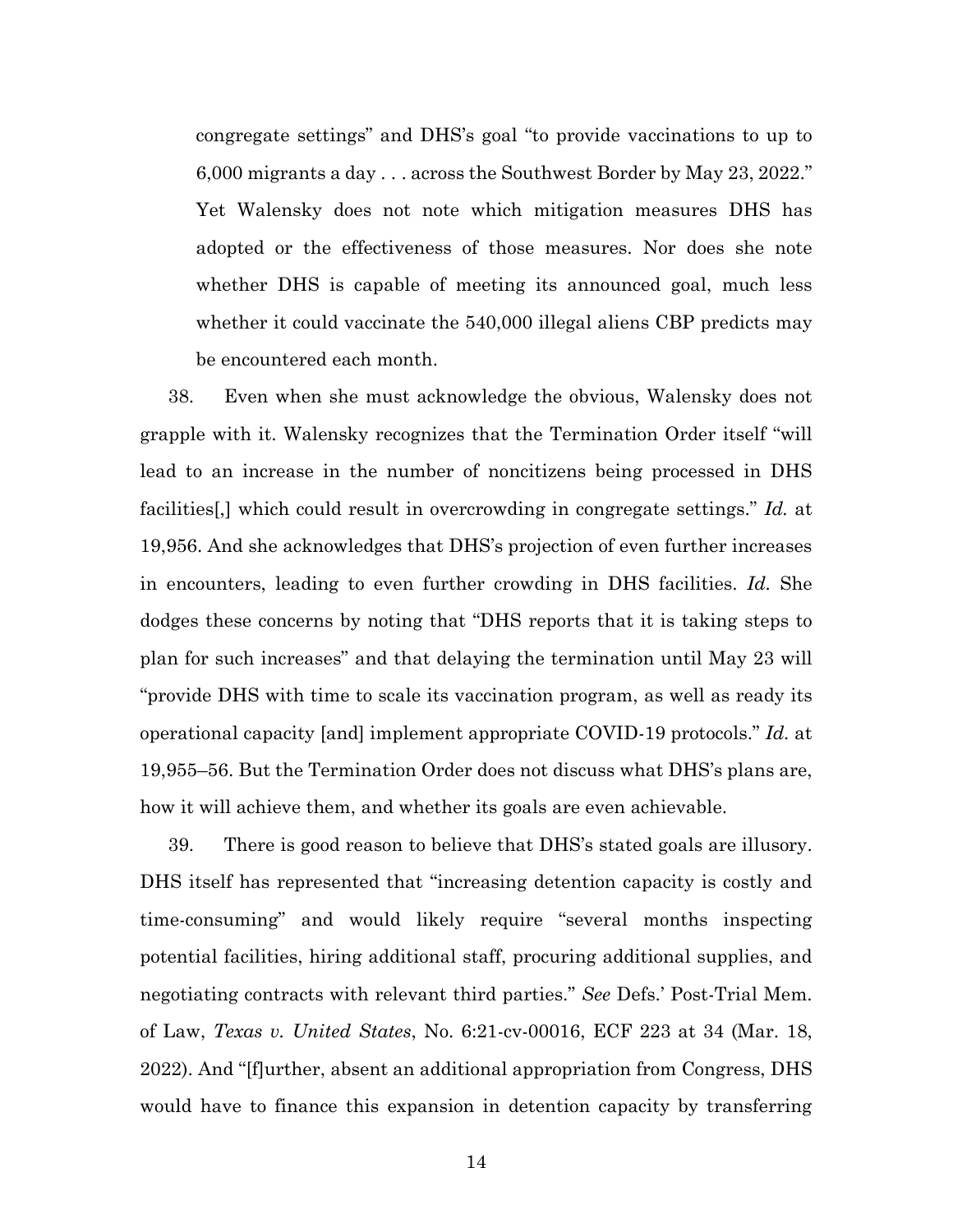funds from other DHS components, like the Coast Guard or Secret Service, or reprogramming funds within ICE, thus harming other DHS missions that are crucial to national security." *Id.* The Termination Order does not state why a mass remodeling-testing-and-vaccination regime would be any more achievable—particularly on the short timeline between the Termination Order and its effective date.

40. The Termination Order claims that it is "not a rule subject to notice and comment under the Administrative Procedure Act." 87 Fed. Reg. at 19,956. It does so on two putative bases. First, it asserts good cause to avoid furnishing notice and considering comments because "it would be impracticable and contrary to the public interest . . . to delay the effective date of this termination beyond May 23." *Id.* Second, it asserts that the APA's foreign affairs exception by claiming without offering any detail or explanation that "this Order concerns ongoing discussions with Canada, Mexico, and other countries regarding immigration and how best to control COVID-19 transmission over shared borders." *Id.*

# **2. The Termination Order compared to other public-health orders.**

41. The Termination Order itself acknowledges that one of Walensky's earlier orders, the Air Traveler Testing Order, requires that "[a]ll air passengers two years or older with a flight departing to the United States from a foreign country" must show either "a negative COVID-19 viral test result" no more than a day old or "documentation of having recovered from COVID-19 in the past 90 days." 87 Fed. Reg. at 19,947 fn. 82 (citing *Reqts. for Negative COVID-19 Test or Documentation of Recovery from COVID-19 for All Airline or Other Aircraft Passengers Arriving in the U.S.*, 86 Fed. Reg. 69,256 (Dec. 7, 2021)). The Air Traveler Testing Order states that it "is necessary to reduce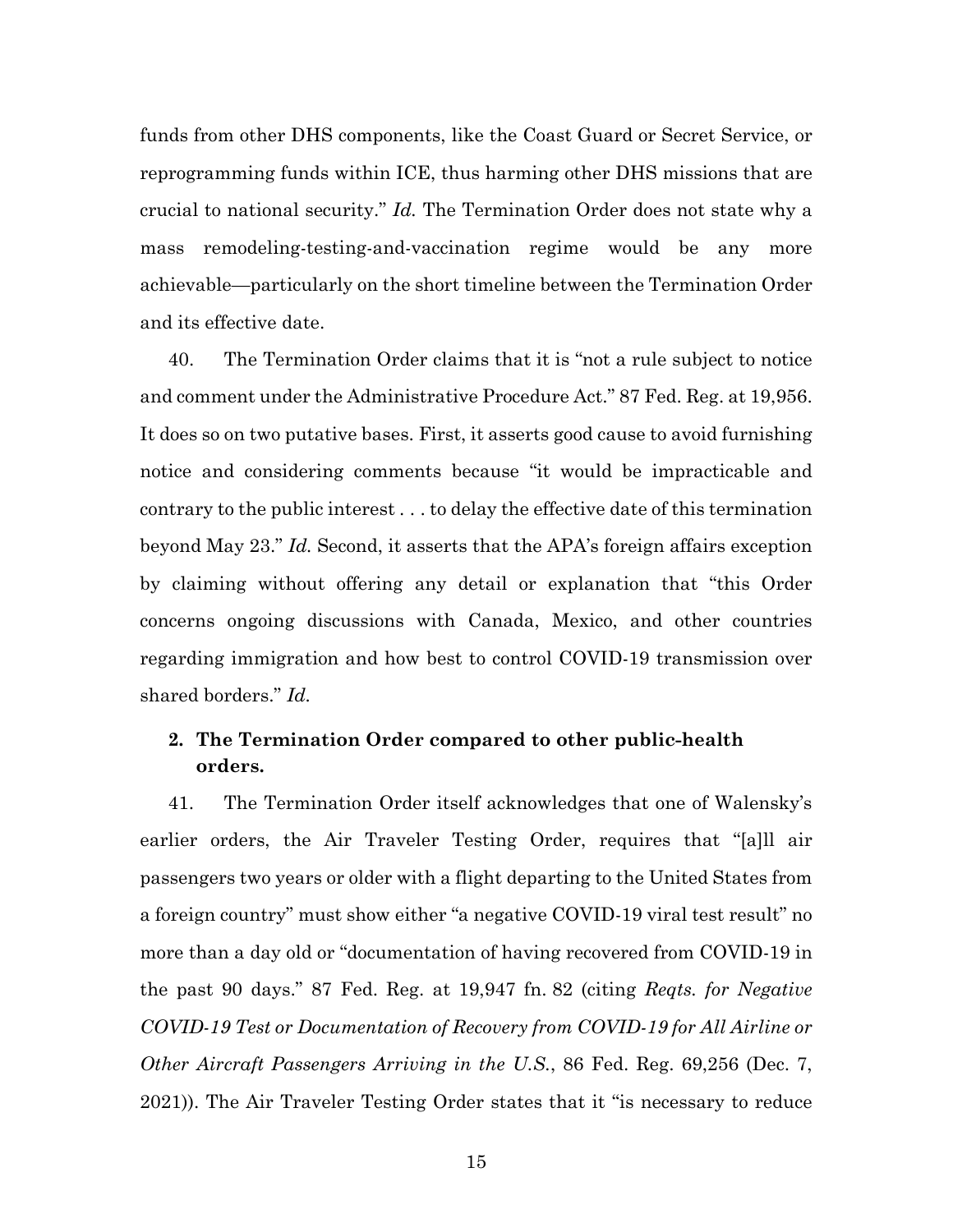the risk of transmission of the [COVID-19] virus" and that it will remain in effect until it "is no longer necessary to prevent the further introduction, transmission, and spread of COVID-19 into the United States." 86 Fed. Reg. at 69,260. Visitors who do not comply with those requirements are not allowed to enter the United States, and an aircraft that has not confirmed that its passengers comply may not enter the United States or allow passengers to disembark there. *Id.* at 69,261.

42. A directive by Defendant Mayorkas, the Land Traveler Vaccination Order, is similar. There, Mayorkas ordered that, "due to the risk of continued transmission and spread of . . . COVID-19 between the United States and Mexico," only aliens "who are 'fully vaccinated against COVID-19' and can provide 'proof of being fully vaccinated against COVID-19' upon request" would be allowed to enter the United States from land ports-of-entry along the U.S.– Mexico border. *Notif. of Temp. Travel Restrictions Applicable to Land Ports of Entry and Ferries Svc. Between the U.S. and Mex.*, 87 Fed. Reg. 3425, 3428 (Jan. 24, 2022). As support for this decision, he cited CDC's recommendations, *id.* at 3426, and noted that CBP had assessed "that a testing option is not operationally feasible given the significant number of land border crossers that go back on forth on a daily, or near-daily basis, for work or school" and that CBP faced "additional operational challenges associated with verifying test results, given the wide variation in documentation," *id.* at 3426 fn. 10. The Termination Order does not mention this order.

43. The Land Traveler Vaccination Order parallels the Air Traveler Vaccination Order. There, Walensky mandated that air travelers visiting the United States furnish on demand proof of vaccination against COVID-19 or an approved excuse for not having one. *Am. Order Implementing Pres. Procl. On Advancing the Safe Resumption of Global Travel During the COVID-19*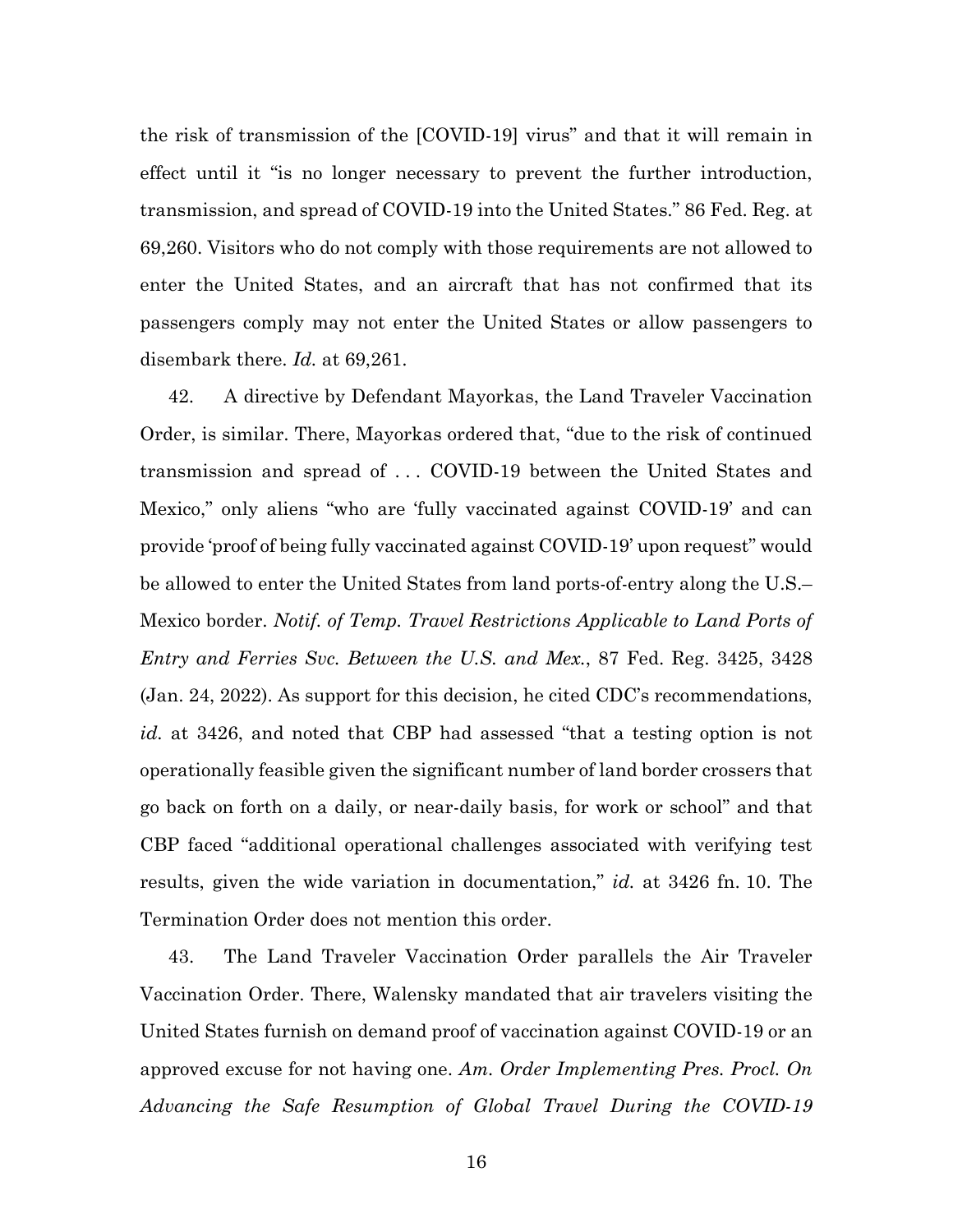*Pandemic*, 86 Fed. Reg. 61,224 (Nov. 5, 2021). Those who are unable to do so must quarantine or isolate themselves for two weeks after arriving in the United States. *Id.* at 61,228.

44. Another Walensky order, the Masking Order, requires all persons in "transportation hubs" and "traveling on conveyances into and within the United States" to wear masks to "mitigate the further introduction, transmission, and spread of COVID-19 into the United States and from one state or territory into any other state or territory." *See Reqt. for Persons to Wear Masks While on Conveyances & at Transp. Hubs*, 86 Fed. Reg. 8025, 8026 (Feb. 1, 2021).[4](#page-16-0)

45. The Termination Order attempts to distinguish the Masking Order on several grounds, 87 Fed. Reg. at 19,946 fn. 57:

- First, "conveyances and transportation hubs ... are locations where large numbers of people may gather and physical distancing can be difficult." But the same is true of facilities where illegal immigrants are detained.
- "[M]any people need to take public transportation for their livelihoods." But the same is true of aliens who attempt to enter the United States either to find work or to claim asylum.
- "Passengers (including young children) may be unvaccinated and some on board, including personnel operating the conveyances or working at the transportation hub, may have underlying health conditions that

<span id="page-16-0"></span><sup>&</sup>lt;sup>4</sup> The Masking Order was recently enjoined as beyond CDC's statutory authority, inadequately explained, and issued without good cause to dispose of notice-andcomment requirements. *See Health Freedom Defense Fund, Inc. v. Biden*, No. 8:21-cv-1693 (M.D. Fla. Apr. 18, 2022). Though the federal government has appealed that decision, CDC has announced it will no longer enforce the order.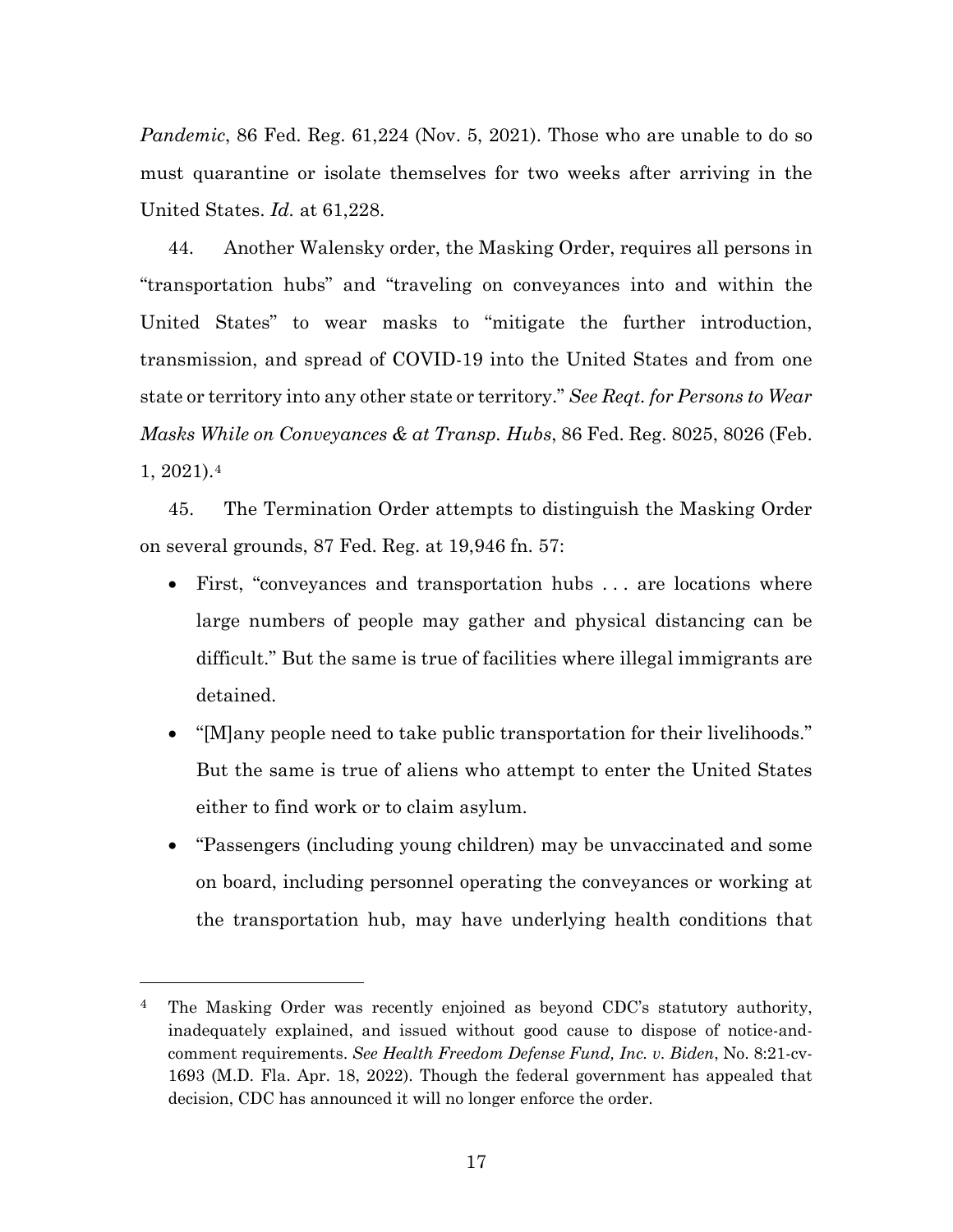cause them to be at increased risk of severe illness." The same is true of illegal aliens themselves; those traveling with illegal aliens; and those working at facilities where illegal aliens are detained, transported, or processed.

- Unvaccinated persons "may not have the option to disembark or relocate to another area of the conveyance." The same is true of illegal aliens themselves, particularly those who are smuggled by human traffickers; those who are traveling with illegal aliens; and those working at facilities where illegal aliens are detained, transported, or processed.
- "Transportation hubs are also places where people depart to different geographic locations, both across the United States and around the world. Therefore, an exposure in a transportation hub can have consequences to many destination communities if people become infected after they travel." The same is true of facilities where illegal aliens are detained, transported, or processed—particularly given the federal government's practice of transporting illegal aliens throughout the country for further processing after they are paroled.

# **D. Irreparable Harms to Texas.**

46. Texas has suffered and continues to suffer irreparable harm because of the Defendants' actions. The October Order acknowledged as much: "[S]everal cities and states, including several located at or near U.S. borders, continue to experience widespread, sustained community transmission that has strained their healthcare and public health systems. Furthermore, continuing to slow the rate of COVID-19 transmission is critical as states and localities ease public health restrictions on businesses and public activities in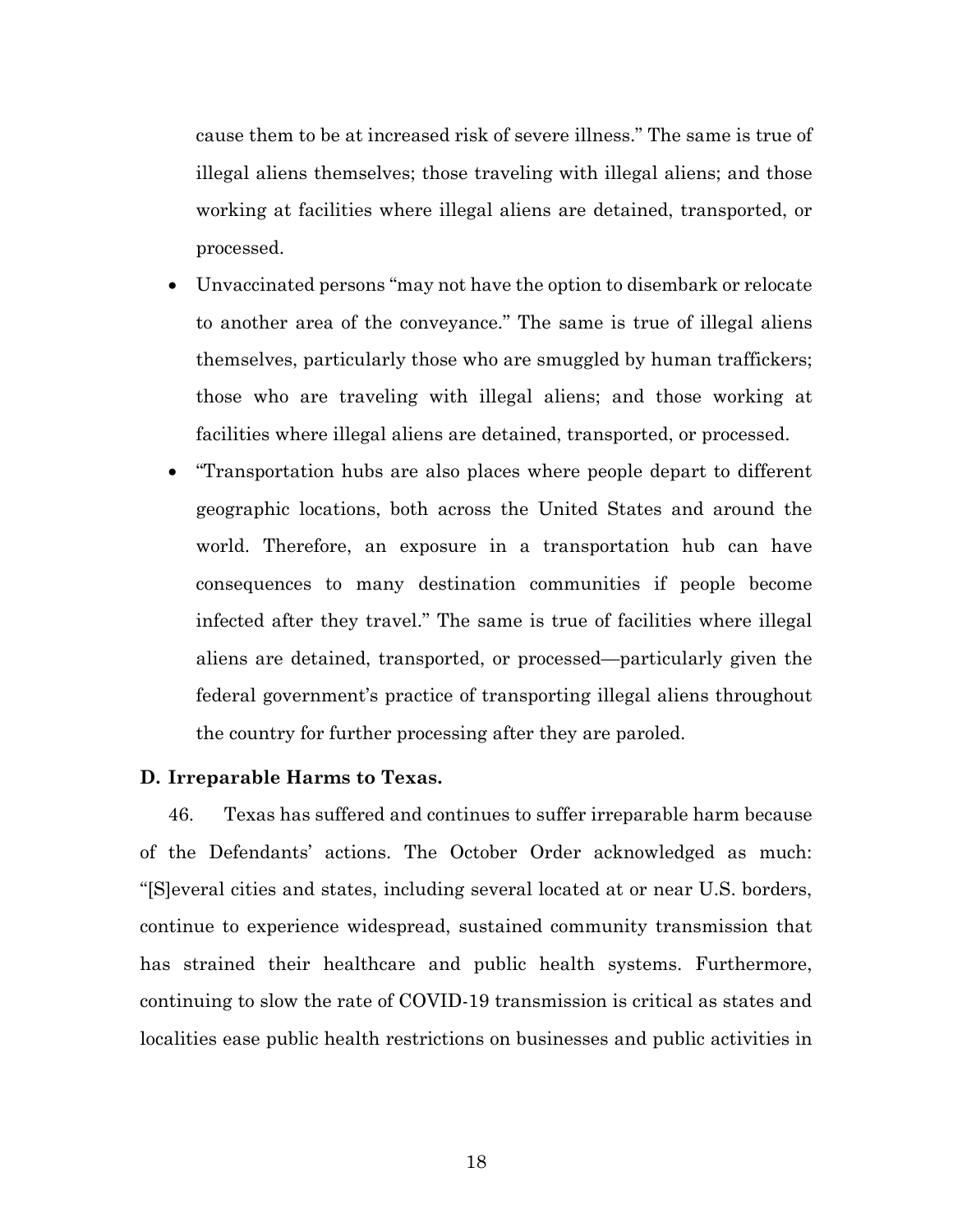an effort to mitigate the economic and other costs of the COVID-19 pandemic." 85 Fed. Reg. at 65,812.

47. In particular, Texas's required expenditures under the Emergency Medicaid program will continue to increase as the Defendants release more aliens from their custody, particularly those who have not been screened for COVID-19. The August Order recognizes that this is a concrete harm and not a potential or hypothetical harm that might occur at some point in the future: The "flow of migration directly impacts not only border communities and regions, but also destination communities and healthcare resources of both." 86 Fed. Reg. at 42,835.

48. Indeed, these harms may be occurring right now. News reports citing "multiple Border Patrol sources" indicate that the Defendants are already terminating Title 42 as a practical matter by refusing to "remove many migrants from the Northern Triangle countries of Guatemala, Honduras, and El Salvador."[5](#page-18-0) And counsel in related litigation has represented that witnesses will testify that Border Patrol agents are being diverted from field duties to provide security while migrants formerly expelled under Title 42 are processed under Title 8. *See* Mem. in Supp. of Mot. for TRO at 1–2, *Arizona v. Ctrs. for Disease Control*, No. 6:22-cv-885 (W.D. La. Apr. 21, 2022),

## **Claims for Relief**

## **A. Lack of notice-and-comment rulemaking.**

49. The Defendants did not conduct the statutorily required notice and comment process for the Termination Order.

<span id="page-18-0"></span><sup>5</sup> *See* Bill Melugin, Fox News, *Border Patrol not using Title 42 to expel some Northern Triangle migrants ahead of its May 23 end: sources* (Apr. 20, 2022), available at https:// fxn.ws/3K4YMxs.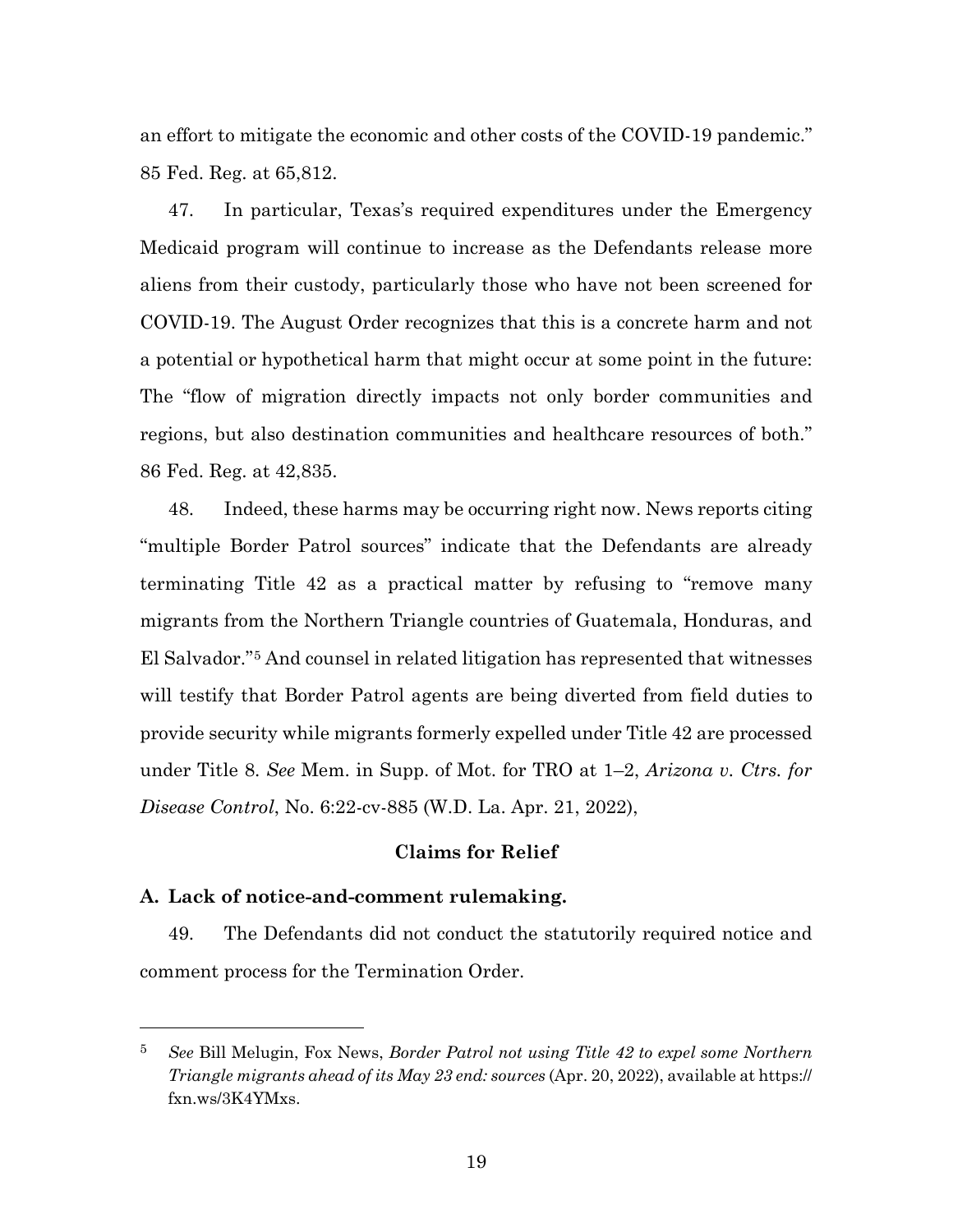50. Under the APA, reviewing courts must "hold unlawful and set aside agency action . . . found to be . . . without observance of procedure required by law." 5 U.S.C. § 706(2)(D).

51. Agencies issuing rules must follow notice-and-comment rulemaking, 5 U.S.C. § 553(b)–(c), and have rules take effect 30 or more days after promulgation, 5 U.S.C. § 553(d), unless an applicable exception applies.

52. The Termination Order is a substantive rule for APA purposes because it represents the culmination of the agency's consideration and affects the rights and obligations of those to whom it applies. Indeed, the title of the Termination Order itself refers to the "right" affected by the rule, specifically "the right to introduce certain persons from countries where a quarantinable communicable disease exists."

53. The good-cause exception to the APA's notice-and-comment requirement does not apply. Indeed, while the initial Title 42 regulation was announced as an interim final rule, CDC opened a 30-day notice-and-comment period to enable the public to point out flaws in, potential improvements to, and even reasons for rescinding the rule before it became final, doing so at a time when the COVID-19 pandemic had only recently been declared an emergency and the harm it would inflict was still only conjectural. The basis for the Termination Order is that the emergency has subsided sufficiently to bring the Title 42 program to an end altogether; the lack of an emergency cannot be as pressing as the presence of one. More, given DHS's representation in litigation that it would take several months to plan for a tremendous increase in detention capacity, its representation to CDC that it needs only seven weeks to prepare for a tremendous increase in detention capacity can be true only if it had been planning for such an increase for, at the least, several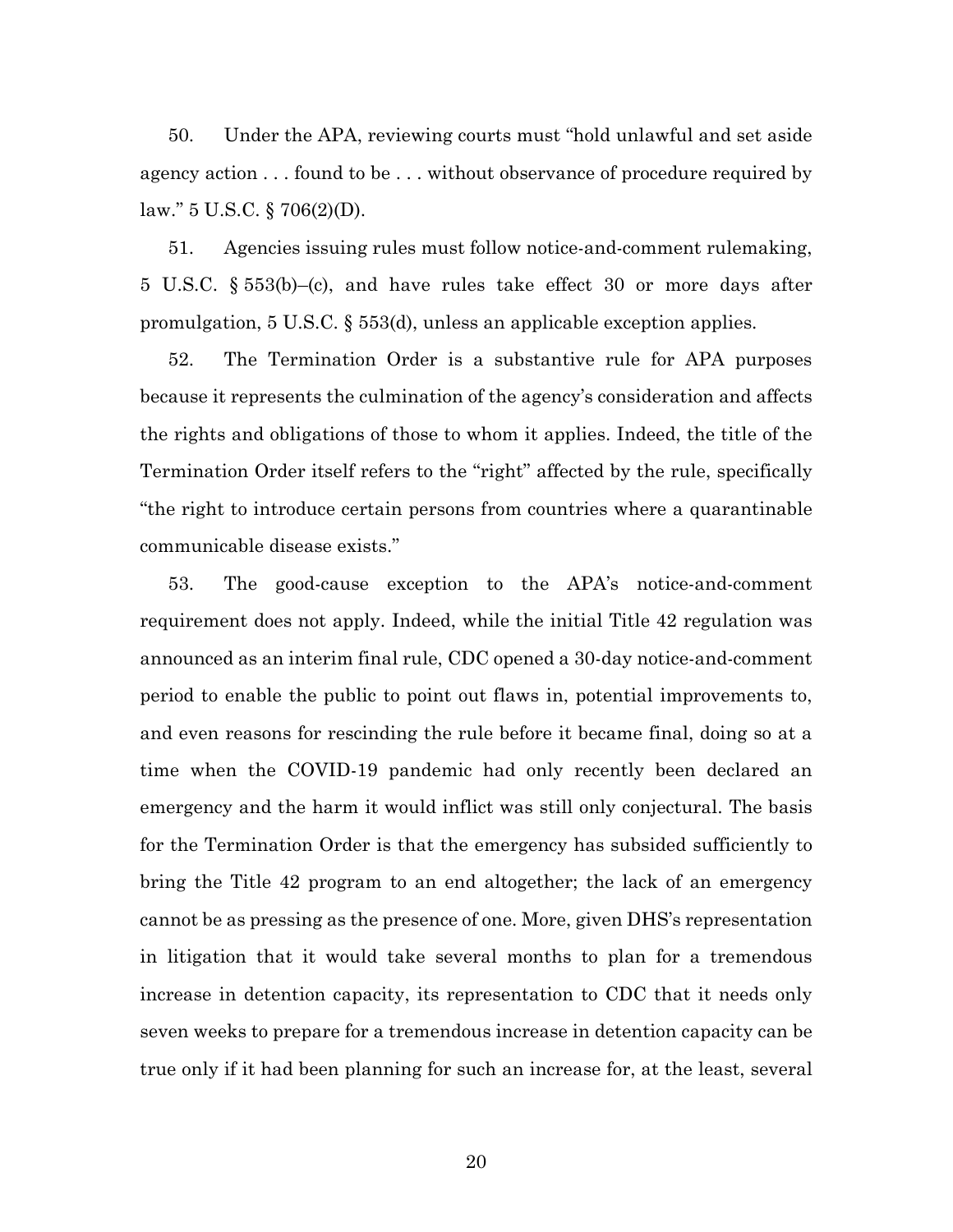weeks before the Termination Order. If that is the case, there was ample time to notify the public of, and allow it to comment on, the proposed termination.

54. Nor does the foreign-affairs exception to the APA's notice-andcomment requirement apply. Implementing the Termination Order through notice-and-comment rulemaking would not have "provoke[d] definitely undesirable international consequences." *Zhang v. Slattery*, 55 F.3d 732, 744 (2d Cir. 1995) (citation omitted), *superseded by statute on other grounds by* 8 U.S.C. § 1101(a)(42). That the United States is engaged in "ongoing discussions with Canada and Mexico on how best to control COVID-19 transmission over our shared borders," 87 Fed. Reg. at 19,956, does not entitle the Defendants to except the Termination Order from the APA's procedures. There is no evidence that complying with the APA's rulemaking procedures would cause a diplomatic incident, particularly given that the Termination Order is lifting, rather than imposing, restrictions on travel from Canada and Mexico.

## **B. Arbitrary and capricious agency action.**

55. The Termination Order is arbitrary and capricious because it was not the product of reasoned decision-making. For one, the Defendants did not consider all relevant factors before deciding to terminate the Title 42 program. For another, the Termination Order does not explain inconsistencies in the Defendants' rules covering the same issue.

56. Once stark inconsistency is DHS's wholesale termination of the Title 42 program while maintaining a masking regime for intra-U.S. transportation and a proof-of-immunity regime for lawful international travelers. COVID-19 cannot pose such a substantial threat to public health that it requires those legally entering the United States to furnish proof of vaccination or immunity upon demand—on penalty of being immediately sent back whence they came—

21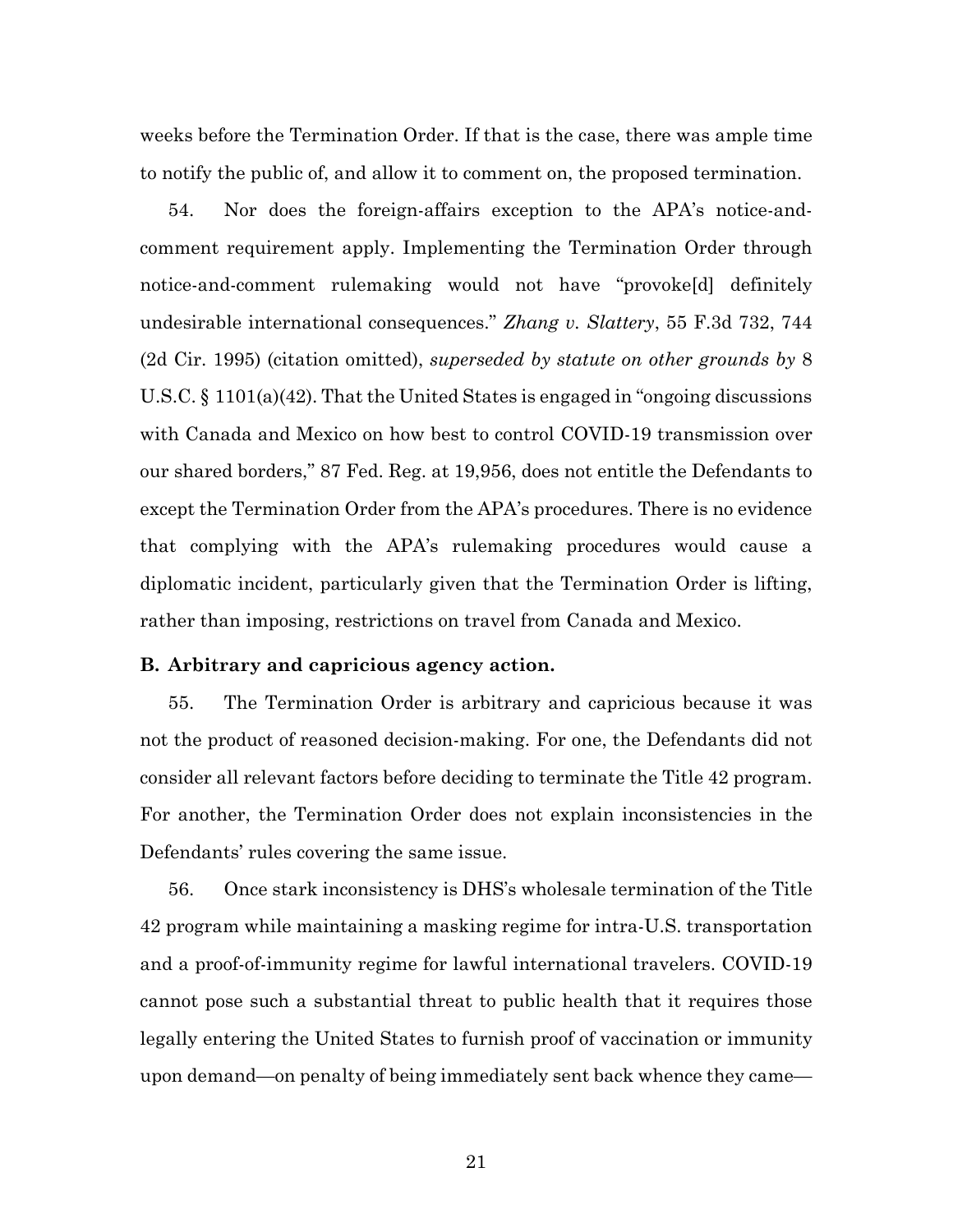while simultaneously allowing illegal entrants access to the country without even evidence of a negative test. More, as the Termination Order admits, "DHS is currently scaling up a program that provides vaccines to encountered noncitizens taken into CBP custody along the Southwest Border"—but it simultaneously refuses admission to unvaccinated persons who seek legal entry to the United States rather than furnishing them vaccines upon their arrival at the border. So too with the inconsistency in the Defendants' refusal to allow those legally present but unmasked access to transportation and federal property due to crowding and lack of alternatives and their simultaneous policy of congregating those illegally present into federal facilities without alternative.

57. Nor did the Defendants consider all the relevant factors before issuing the Termination Order. For example, Texas will face increased healthcare costs due to the increased presence of illegal aliens with COVID-19 who otherwise would have been excluded from the country under Title 42, and it has relied on the Title 42 program in planning for the COVID-19 related costs it should expect to incur. The Termination Order hand-waves these interests as unreasonable, essentially because CDC was always going to determine someday that COVID-19 was not sufficiently threatening to continue Title 42. 87 Fed. Reg. at 19,954. That is a strawman. While a reasonable State would not expect a perpetual emergency, it would expect that the costs imposed on its healthcare system would be considered in determining whether an emergency continues to exist—costs that the Termination Order addresses nowhere.

58. Similarly, the Defendants themselves imported irrelevant factors into their decision, and to the extent that those factors were relevant, they were required to consider the countervailing evidence—which they did not. As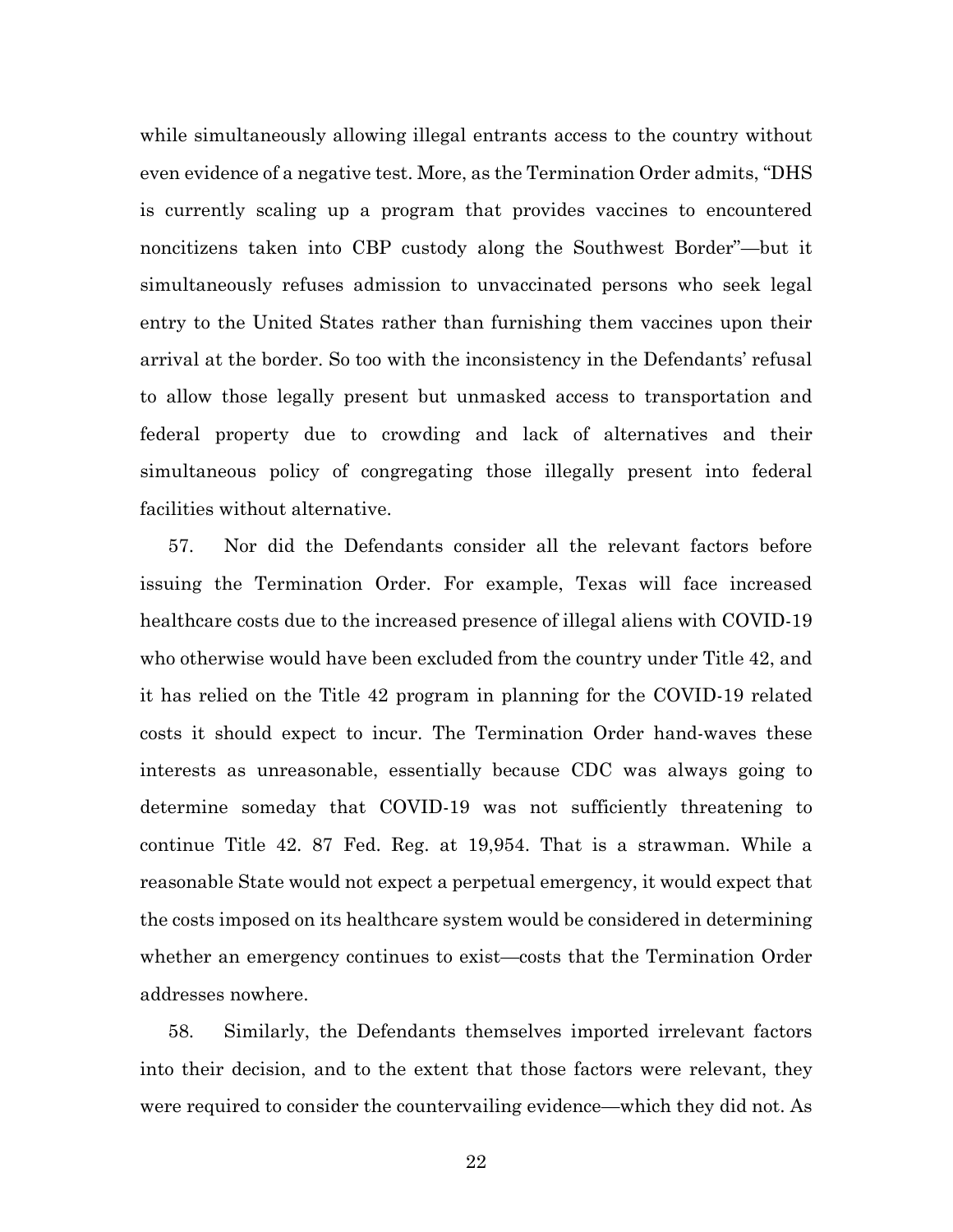the Termination Order acknowledges, the Title 42 regulation and orders "are not, and do not purport to be, policy decisions about controlling immigration; rather," they "depend[] on the existence of a public health need." *Id.* at 19,954. The Defendants nevertheless justify their evasion of notice-and-comment procedures in part based on the "restrictions on application for asylum and other immigration processes under Title 8" that Title 42 causes, on Title 42's "significant disruption of ordinary immigration processing," and on the time "DHS requires . . . [to] begin regular immigration processing pursuant to Title 8." *Id.* at 19,956. But if Texas's "relying on an order under [Title 42] as a means of controlling immigration . . . would not be reasonable or legitimate," then neither is DHS's similar reliance. And if the Defendants' concerns about the immigration process are connected enough to Title 42 to warrant dodging notice and comment, then Texas's countervailing concerns about the immigration process—including the costs that illegal immigration imposes on it both as a sovereign and as *parens patriae*—are sufficiently connected to Title 42 to demand consideration.

## **Prayer for Relief**

For these reasons, Texas prays that the Court:

- Stay, postpone, or preliminarily enjoin the Defendants' implementation of the Termination Order;
- Following a trial on the merits, decree that the Termination Order was issued in violation of the APA and set it aside and remand it for further consideration or, in the alternative, permanently enjoin the Defendants from implementing it;
- Award Texas its attorneys' fees and costs of court; and
- Award Texas all other relief to which it may be entitled.